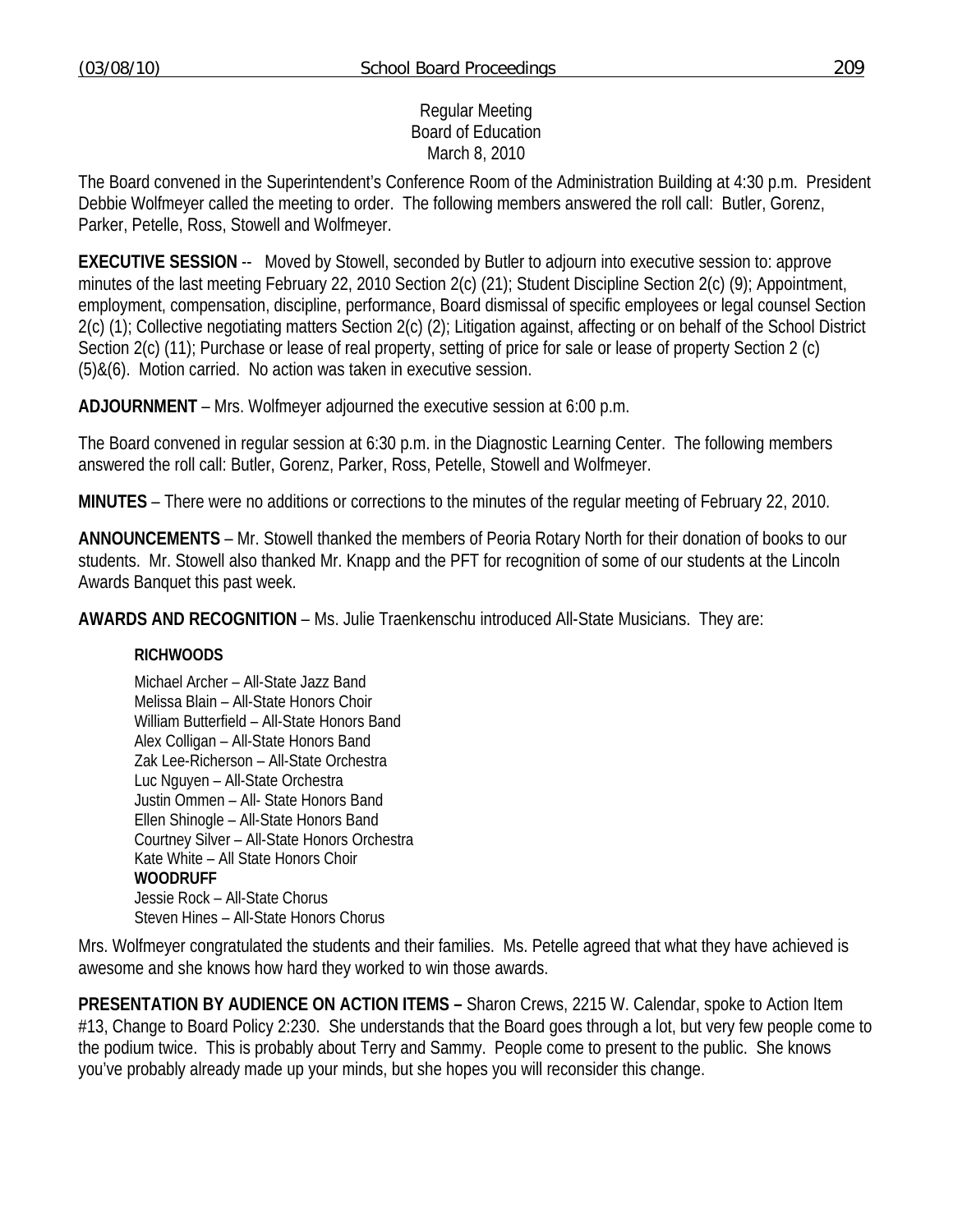210 School Board Proceedings\_\_ (03/08/10)

Savino Sierra, 1708 S. Stanley, spoke to Action Item #13. He stated his concern that the Board is trying to quiet the public down. He feels it is boring to listen to the Board talking. He is speaking for people on the street. He puts out constructive criticism – nothing personal!

**PRESENTATION BY AUDIENCE** – Susan McCabe, Pekin, IL, teaches at the STAR Program at Manual High School. Mrs. McCabe stated many benefits of her program and Early Childhood in general. She asked that the Board and audience make their voices heard in Springfield to help preserve funding for Early Childhood.

Patricia Smith, 2605 W. Heading, spoke in support of our Early Childhood programs. She has a 3 year old in the STAR Program at Manual High School and feels Early Childhood Education is Key to a better future for young children.

Mary Keltner, 5626 N. Monterey, teaches in the Early Childhood program at Taft Riverview. She feels blessed to work in pre-school and hopes the programs can continue.

Bob Darling, E. High Point, started by recognizing the Teacher of the Month program scheduled to start at the next Board meeting. He spoke to the school calendar, stating that others should not have to wait until the end of August for school to start because of contraction at some buildings. He has heard that the semester will end after break with finals before break and he feels that will be a problem. Mr. Darling thinks there is a need to get teacher evaluations need to get done soon. They are working on the Universal Leadership Teams for buildings. He knows a lot of positions will need to be cut, and he hopes the administration lets those people know as soon as possible. He commends the Board for saving money, but please understand this is peoples' livelihood. Everyone knows there is no money and we could lose 40-80 positions. With that said, consider putting Edison on the table. Also, we can't afford a charter school.

Latoya Reynolds, 231 Hancock, spoke in favor of Manual 7<sup>th</sup> grade and the Taft Pre-K program and asked that we keep them both.

Stephanie Sims, 1713 N. Gale, spoke in support of Taft Riverview and asked that we keep the program.

Tonya Nunez, 3421 W. Hill St. is a bilingual associate at Taft Riverview. She knows her job is getting cut, but is worried about the children who attend their and their families. Families lean on school personnel for many things.

Charlie Thomas, 619 Forrest Lawn, asked the Board to not take away one opportunity for the pubic to talk and keep the time at 5 minutes. He has concerns about middle school athletics that he will email to the Board. Some jobs to be cut are important. He is disappointed in the calendar. Should have left WHS open another year so that the construction at PHS could be completed without rushing. He stated that the charter school is a mistake and perhaps the district should leave Edison. He is concerned about \$80,000 listed on the PHS renovation budget as "other". He feels the district needs a discipline program that works. He is happy about the plan for WHS teachers.

Holly Duke, 103 Terrace Lane, East Peoria, teaches at MHS. She stated that wonderful things are happening in the 7<sup>th</sup> and 8<sup>th</sup> Grade Academy, but feels the atmosphere is not conducive to learning. She feels there is a lack of immediate consequences from the administration and listed several examples. She is asking for help.

Sharon Crews, 2215 W. Calendar, spoke to the Trewyn video that she stated she sent to all Board members. She feels the language and gestures are not appropriate anywhere and the behavior shown in the video is not the exception.

Dr. Val Pierce, 2915 W. Brookside Drive. She is the 7<sup>th</sup> & 8<sup>th</sup> Grade Preparatory Academy leader at Manual High School. She wants the Preparatory Academy to remain. There are signs of success, test scores are increasing. She asked for Board help in student recruitment.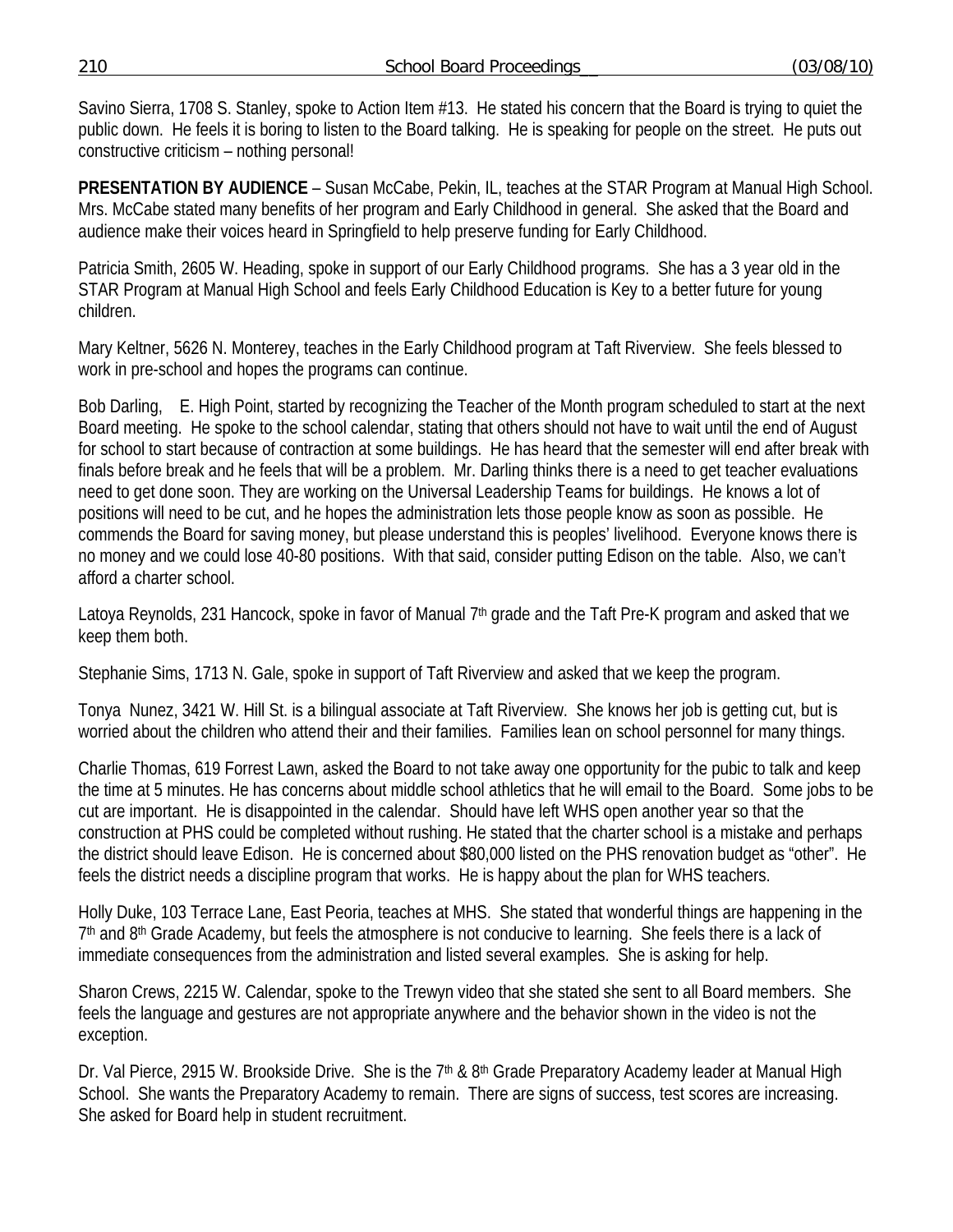Hosea Washington, 2810 N. Kingston Dr. He is Manual Alumni and a member of the Manual Restructuring Committee, as well as a MHS parent. He reminded the Board that they voted on the plan being used. He hopes the Board will look at the data before deciding to close the  $7<sup>th</sup>$  &  $8<sup>th</sup>$  Grade Academy. He feels the administration is doing a lot of things that are right. Athletic eligibility rules include all students. He feels there is a need to get more parents involved.

Martha Kelly, 3502 N. Peoria Av., is a teacher at WHS and is happy that some Board members have some doubts about work to be done at PHS. She has watched some of the numbers change and knows that anytime you renovate an old building, you don't know what you will find. She wants to know the plan if problems occur and PHS is not done in time for school to start.

Karen Adkins-Dutro, 2620 W. Barker, spoke in opposition to taking away one of the speaking times. She stated that one problem with limiting speaking time is that you may hear something you don't know. She is also against asking for advanced notice for someone to speak.

Savino Sierra, 1708 S. Stanley, has heard criticism of the south side. He feels the whole town looks shabby. He also feels everyone should spend a day at Trewyn.

Joanne Shinkle, 1526 S. Wiswall has a student at Trewyn and was appalled at the U-tube video. She asked how we expect our children to respect others if they are not respected. She stated that the video is not how Trewyn is and that parents need to take responsibility for their children's behavior.

Brian Devine, 1917 E. Knox, WHS teacher. Mr. Devine stated that it is great having Dr. Durflinger here. He is concerned about communication; he would like to hear information and communicate with the Board. He disagreed with Laura Petelle's vote to close Woodruff, but he at least knew where she stood. He has emailed all Board members many times and some of those emails were never opened. He feels the charter school votes says the Board feels Edison is not working. Pick one, not both. Teachers could run the model. Thinks it is interesting that \$1.7 million was stated as the amount to be saved by closing WHS, which is the same as the cost for the charter school.

Judy McDowell, 2627 N. Wisconsin, WHS employee, was enraged at the prospect of a renovation review. Also feels school uniforms would create more positive attitudes with students.

# **INFORMATION ITEMS – REPORTS FROM SUPERINTENDENT AND STAFF** –

1. GOAL 1 – STUDENT ACHIEVEMENT – Dr. Sharon Desmoulin-Kherat, principal of Manual High School, reported on the request of additional courses at Manual High School. Dr. Kherat reported that great things are happening at Manual High School, and she has never had any problems with Mrs. McCabe's class. She reported that there are expanded academies in grades 10-12 using the Johns Hopkins model. Those academies are the Health, Education, and Human Services Academy which includes two pathways - Health Sciences and Education and Human Services, and the Business and Technology Academy, which includes three pathways - Architecture & Construction, Manufacturing Engineering & Technology, and Business Management & Administration. The Manual Restructuring Plan included career academies. The total projected cost for implementing the second year of the academies is \$147,251, which includes books and equipment. Dr. Kherat stated they have secured some external financial support. The Board voted on a different approach for Manual. They are completing their 2<sup>nd</sup> year and it is working.

Mrs. Wolfmeyer asked if these courses are new and Dr. Kherat responded they are sequential for current courses. Mrs. Wolfmeyer then asked if any of the needed equipment is available anywhere in the district and Dr. Kherat responded that she inquired, but was told that most was sold earlier at auction. Mrs. Wolfmeyer asked if the costs listed are for new equipment and where Dr. Kherat has checked into used equipment. Dr.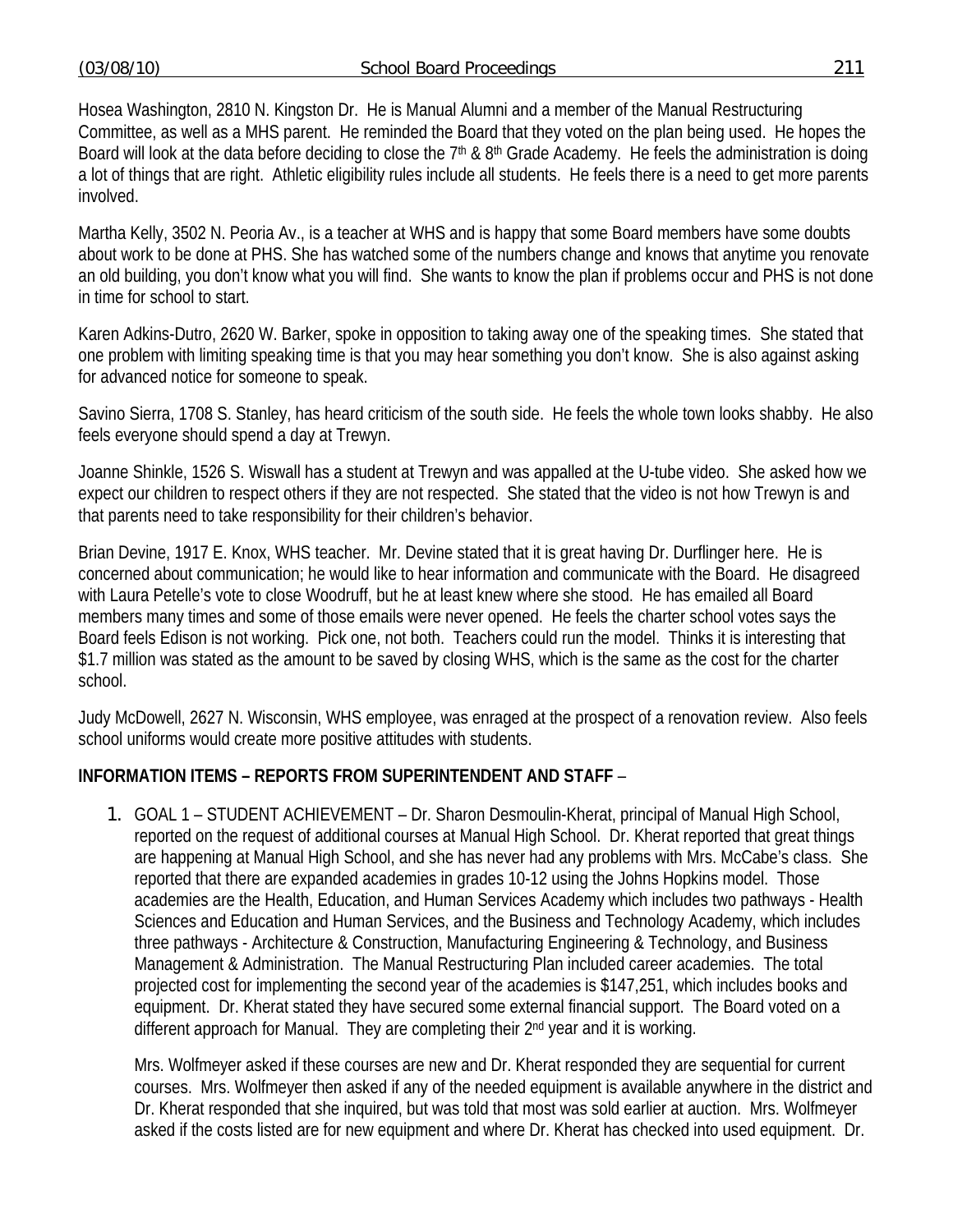Kherat is very receptive to that idea and will continue to work with the trades for possible help. They are also working with some groups on some grants. Mr. Bragg from the PCCEO is trying to help.

Dr. Gorenz asked if next year there will be more expenses for the 3<sup>rd</sup> level. Dr. Kherat responded that this should all. Anything in the future should be minimal expenses, maybe renewals. They have previously taken care of 7<sup>th</sup>, 8<sup>th</sup>, 9<sup>th</sup>, and 10<sup>th</sup> grades. This is for 11<sup>th</sup> and 12<sup>th</sup> grades. 12<sup>th</sup> graders in the academies will get hands-on training.

Mrs. Parker stated that a few months ago, the trades were trying to help you get equipment and funds. She feels this is a great addition and the Board needs to carryout what they voted for.

Mrs. Butler asked if the \$116,000 is after commitments and would this be the maximum. Dr. Kherat responded yes. Mrs. Butler thinks there is a progression for students. They he been on career paths and if we don't support, would those students have to go back to traditional courses? Dr. Kherat agreed that would be the case and stated that the Board has given her a program to implement and these funds are absolutely necessary for her to implement and improve student achievement and graduation rates. This is a critical piece to bringing the real world into the classroom.

Mrs. Wolfmeyer asked if students in other high schools could apply to the career academies and was assured they can.

Mrs. Ross stated that Dr. Pierce is asking for assistance in recruiting students for the 7<sup>th</sup> and 8<sup>th</sup> Grade Academy. This model was chosen by the Board and the Board made the commitment. Relevance and rigor are very important. Dr. Kherat stated that the 7<sup>th</sup> and 8<sup>th</sup> Grade Academy is based on Choice. She would like to have a specific attendance area. Mrs. Ross stated that the Board needs to decide on their values and support those.

Mr. Stowell wants more information on the cost per pupil at Manual. Johns Hopkins' model will be successful because of your staff, not the program. He asked Dr. Kherat what she plans to cut to come up with the \$147,251 – administrators? Where is the sacrifice going to be made? Mrs. Ross is very confident they could do without Johns Hopkins. The model has not been implemented with integrity with all the changes in staff. Dr. Kherat responded that the administrators come along with the model and are critical pieces to success. Mrs. Wolfmeyer stated she does remember that in the beginning Dr. Kherat asked for 3 years to implement the program.

2. Goal 2 – FISCAL RESPONSIBILITY - FINANCE REPORTS – Ms. Schau presented these report for the Board's information and review.

PURCHASE ORDERS OVER \$2,500 – Ms. Schau presented this report for the Board's review. There were not questions.

INFORMATION ON FINANCIAL CONCERNS – Ms. Schau presented and explained this report. She reported that the state is pretty current, however \$3.1 million included in the Stimulus has not been received yet. She reported having some trouble working through the property taxes because of different percentages being paid at different times the past two years which can have an impact. Dr. Gorenz stated that the Stimulus money makes revenues look more. He also stated that expenditures seem to be less this year than last. The transportation fund seems higher and asked if that is because of bus purchases. Ms. Schau will check, but she believes so because payment was shifted from year to another.

Ms. Schau reported that Wednesday will be an important day with the Governor's State of the State address. Early Childhood is scheduled to be cut by 60%. There are substantial reductions expected that could be several million dollars, and we are already looking at at deficit next year. Mrs. Ross is confused when Ms.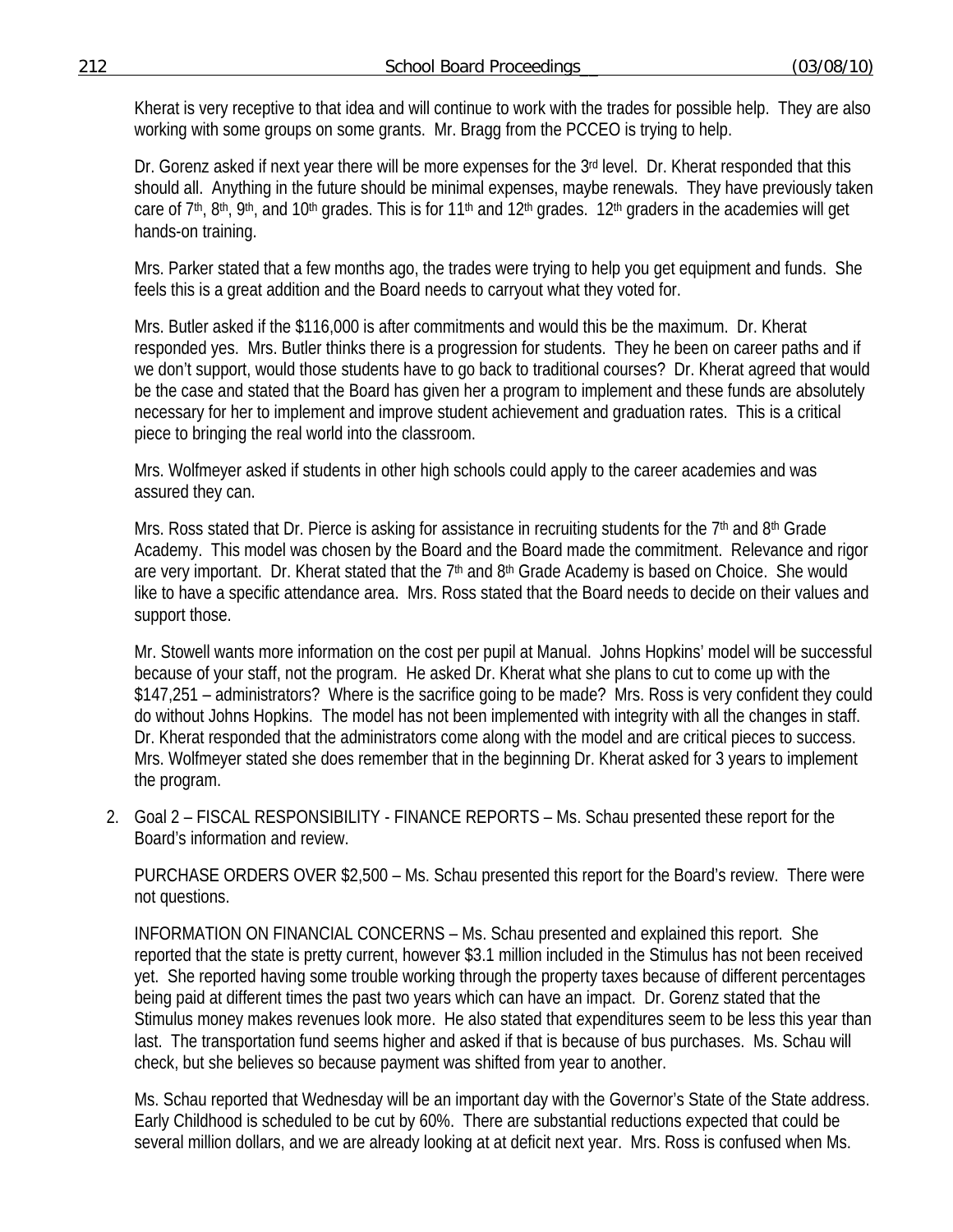Schau says "State" because the governor is not the Illinois State Board of Education. Ms. Schau agreed. She heard today about a 10% reduction from ISBE. One area of confusion is that School Code says "Reduction in Force" must be done by April 1st, but districts know nothing about the state budget by then.

Mrs. Butler asked what roll the District could play in Early Childhood. Ms. Schau responded that generally the focus is on K-12, however the state does provide Early Childhood Block Grants. We use that for many of our Early Childhood programs. We also use some Title I funds to pay for Pre-K. Title I is probably the most stable type of fund.

Dr Gorenz stated that obviously the state has no money. Should we as a Board try to influence legislators or the Governor to make cuts from other places? Ms. Schau responded that there are a number of associations in the state – IASB, IASA, IASBO, as well as the IEA and IFT all have very active lobbying groups and are working on that. She does feel that additional letters to our local legislators would be of great value. One concern is that last year and several times this year, state aid was paid with Stimulus money which won't be available next year. Dr. Durflinger feels the most effective way is for the audience to send letters to their legislators. Mr. Stowell asked if Mrs. Shangraw can put letters that can be used to send to legislators on our website. He feels all money from sale of state prison should go to Early Childhood Education to help prevent the need for more prisons when these students grow up.

Dr. Durflinger explained financial concerns. The deficit this year is \$6.5 million in the operating fund. If we do nothing next year, there will be another \$6.5 million which equals \$13 million more. Inflation will be thousands of dollars more. The General State Sid level is down \$700, which could be between \$6 and \$8 million we don't get. Also, we will not receive another \$850,000 for special education. If we do nothing, next year we will be \$22 million in the hole. If we eliminate 200 certified positions at \$55,000 average, would be \$11million, and cut 200 non-certified positions at \$35,000 average would be \$7million, for a total of \$18 million. We could still be \$3 to \$4 million behind. We can not miss the April 1, 2010 date. We must set priorities. It is the job of the Board to set priorities.

Mrs. Butler wants it understood that Operating funds and Capital funds are separate and that Capital funds cannot be used for anything except buildings and equipment.

Mrs. Ross asked for the various scenarios in writing. Dr. Durflinger will get for her but they will be in ranges, not specific. Mrs. Wolfmeyer stated that it is because of these things the Reduction in Force lists are so large this year. Dr. Durflinger agreed and stated that we have no choice because the legislature does not decide on a budget early enough for us to plan.

- 3. GOAL 3 QUALITY STAFF
- 4. GOAL 4 SAFE, CARING ENVIRONMENTS
- 5. GOAL 5 CULTURE OF CUSTOMER SERVICE

Report of Requests under the Freedom of Information Act and Status of Such Requests – Dr. Durflinger reported that sine our last Board meeting report, we have received six (6) new Freedom of Information Act requests. Of those new requests, three (3) were filled and (3) are pending. Of the five (5) pending requests noted on February 22, 2010 Board report, one (1) is still in pending status and four (4) were filled. We have received thirty-three (33) total requests for the calendar year (since January 1, 2010).

# **CONSENT AGENDA –**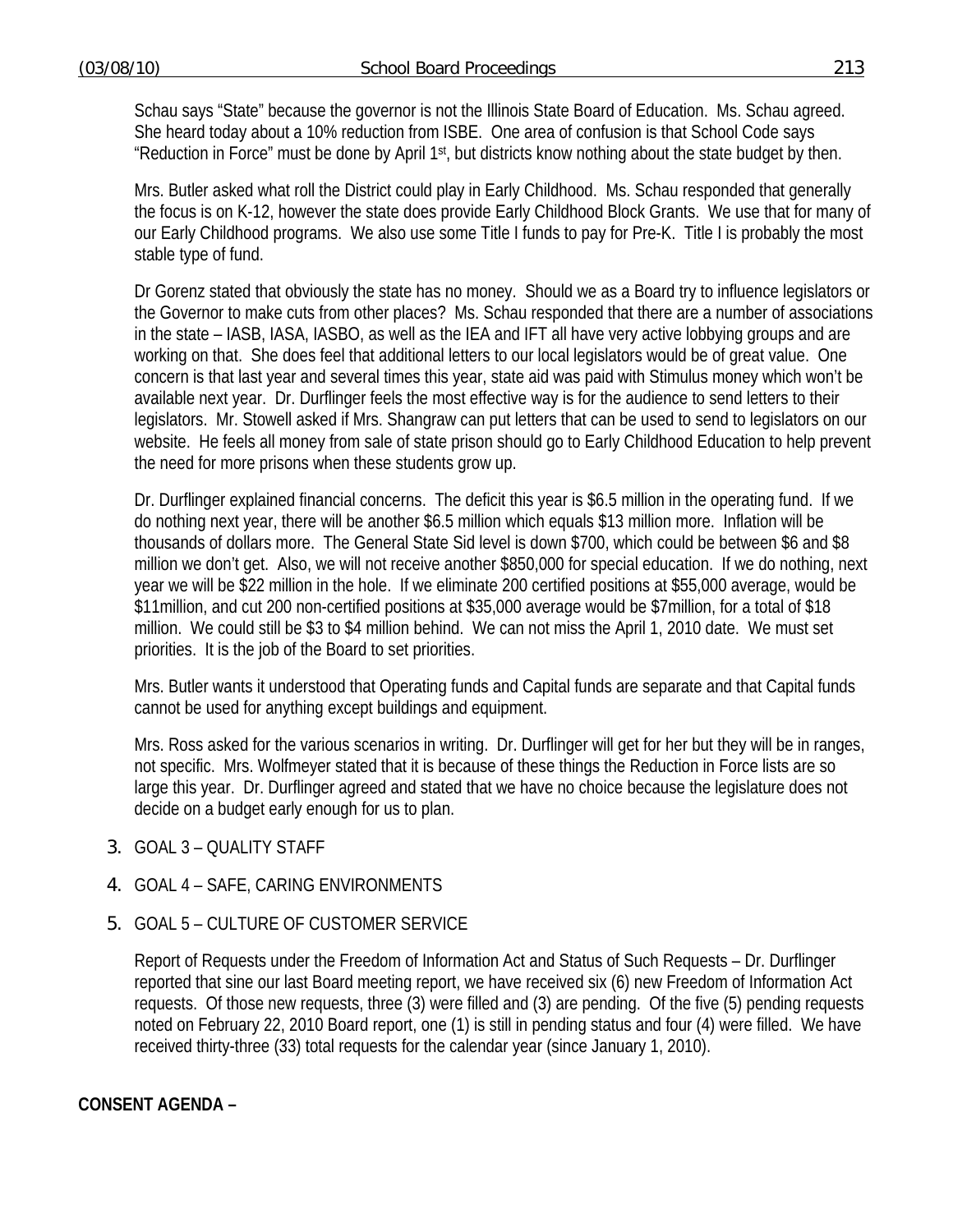ADOPTION OF CONSENT CALENDAR – Moved by Parker, seconded by Petelle adoption of the consent calendar. Mrs. Ross asked that #4 – Travel Requests, be pulled for a separate vote. Dr. Gorenz abstained from #8, Approval of Program with OSF Saint Francis Medical Center.

On roll call, 7 ayes. Motion carried.

GIFTS TO SCHOOL DISTRICT – Moved by Parker, seconded by Petelle that the following donations be accepted and letters of appreciation sent to the donors.

 MathCounts 2010 received the following donations valued by the donors at \$2,340.00 Avanti's Italian Restaurant - 2-\$5 gift certificates BestQuest Teaching Systems - 165 Room-a-Rangs Bradley University Athletics – 5 Sport Vouchers CEFCU – 100 sling bags Chartwells – yogurt and apple juice for 90 students McDonald's – 100 free sandwich coupons Culver's of Peoria – 90 free single scoop Family Video – 2 free movie rentals with any rental of equal value Illinois Central College – 100 pads and 103 pencils Great Source – 10 copies of Math to Go, Algebra to Go, Geometry to Go and 30 folders Anonymous – 3 bags, 10 hand balls, 3 t-shirts, ink pens Klaus Radio – 4 TI=T130XIIS-E calculators, 1 TI-TIO#/1 calculator, 1 TI-T130X calculator Landmark Racquet & Health Club – bowling passes Manual High School – 1 t-shirt McMillan McGraw-Hill – 16 vinyl bags Olive Garden - \$25.00 gift card Owens Recreation Center – 5 free admissions to any public skate Pearson Prentice Hall - \$500.00 Peoria Chiefs – 2 certificates for 4 2010 regular season box seat single game tickets Peoria High School – mouse pads, calculators, ink pens, t-shirts Peoria Rivermen Hockey - 4 upper bowl tickets Richwoods High School – 8 t-shirts RiverPlex – 4 RiverPlex guest passes Roger Burke Jeweler - \$100 check Smoothie King – 10 free Smoothie coupons Sonic Drive-In – 90 free sandwich coupons Taco Bell – 30 free TACO coupons Texas Instruments – T1-Inspire Walgreens - \$20.00 gift card Wal-Mart - \$25.00 gift card Woodruff High School – 2 t-shirts

\$400.00 for ISAT treats donated by their PTO to Von Steuben Middle School

\$92.67 for library books donated by First English Church to the Von Steuben Middle School library

\$100.00 for ISAT treats donated by Lynn Moses Plumbing, Lisa and Todd Schrock, to Von Steuben Middle School

\$500.00 for the Needy Kids Fund at Peoria Alternative High School donated by Salem Lutheran Church

"A Student's Dictionary" for every third grade student, valued by the donor at \$2,000.00 donated to Peoria Public Schools District 150 by Rotary North

On roll call, 7 ayes. Motion carried.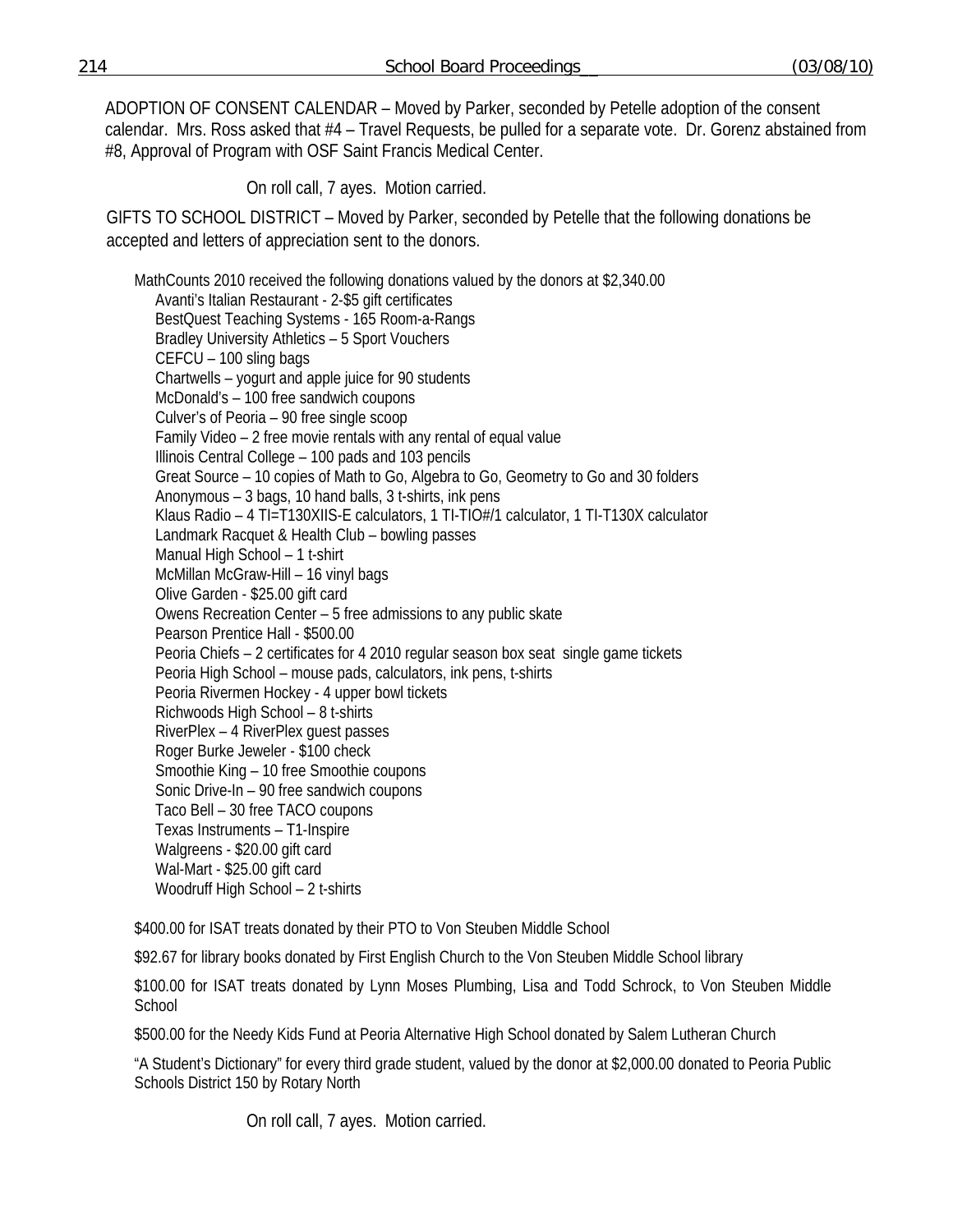PAYMENT OF BILLS – Moved by Parker, seconded by Petelle approval of the payment of the following bills.

| <b>FUND</b><br>10<br>20<br>40<br>60<br>90<br>95<br>99 | <b>DESCRIPTION</b><br>EDUCATIONAL FUND<br><b>OPERATIONS, BLDG &amp; MAINT</b><br><b>TRANSPORTATION</b><br>CAPITAL PROJECTS<br>CAPITAL IMPROVEMENTS<br>MID CENTRAL ASSOCIATION<br>PPS ADMIN OUTREACH<br><b>PROG</b> | <b>BAL.SHEET</b><br>\$24,073.59 | <b>REV</b> | <b>EXPENSE</b><br>\$666,865.94<br>\$247,609.41<br>\$57,952.32<br>\$3,281.60<br>\$185,234.28<br>\$0.00<br>\$0.00<br>\$1,160,943.55 | TOTAL<br>\$690,939.53<br>\$247,609.41<br>\$57,952.32<br>\$3,281.60<br>\$185,234.28<br>\$0.00<br>\$0.00<br>\$1,185,017.14 |
|-------------------------------------------------------|--------------------------------------------------------------------------------------------------------------------------------------------------------------------------------------------------------------------|---------------------------------|------------|-----------------------------------------------------------------------------------------------------------------------------------|--------------------------------------------------------------------------------------------------------------------------|
| <b>FUND</b><br>10<br>20<br>40<br>60<br>90<br>95       | <b>DESCRIPTION</b><br>EDUCATIONAL FUND<br><b>OPERATIONS, BLDG &amp; MAINT</b><br><b>TRANSPORTATION</b><br>CAPITAL PROJECTS<br>CAPITAL IMPROVEMENTS<br>MID CENTRAL ASSOCIATION<br>PPS ADMIN OUTREACH                | <b>BAL.SHEET</b><br>\$1,966.32  | <b>REV</b> | EXPENSE<br>\$685,850.41<br>\$238,874.19<br>\$62,521.59<br>\$247,647.99<br>\$264,212.89<br>\$0.00                                  | TOTAL<br>\$687,816.73<br>\$238,874.19<br>\$62,521.59<br>\$247,647.99<br>\$264,212.89<br>\$0.00                           |
| 99                                                    | <b>PROG</b>                                                                                                                                                                                                        |                                 |            | \$0.00<br>\$1,499,107.07                                                                                                          | \$0.00<br>\$1,501,073.39                                                                                                 |

# On roll call, 7 ayes. Motion carried.

REQUEST TO PURCHASE - Moved by Parker, seconded by Petelle approval of the following Request to Purchase.

CHANGE ORDER #12 - THOMAS JEFFERSON SCHOOL – requested by David A. Ryon

# A. Non-Insurance Related Work

1. Delete installation of four (4) LED Type A troffer fixtures within Classrooms #12 and 14 (eight total) due to interference with existing steam piping. Fixtures to be installed by others. Provide wiring to flexible conduit whips.

DEDUCT \$344.00

2. Delete installation of fourteen (14) LED Type A troffer fixtures, suspended tile ceiling grid and acoustic tile at north end of west Corridor #131 to bulkhead and Vestibule #130. Materials to be stored for installation by others.

DEDUCT \$1,880.00

3. Delete installation of suspended tile ceiling grid and acoustic tile at six (6) toilet rooms (Classrooms #24-29), and Toilet Rooms #132 and 133. Install grid edge angle only. Materials to be stored for installation by others.

DEDUCT \$288.00

4. Complete installation of LED Type A troffer fixtures and suspended tile ceiling grid in south Corridor #137. Install only cut tile perimeter; remaining materials to be stored for installation by others.

DEDUCT \$276.00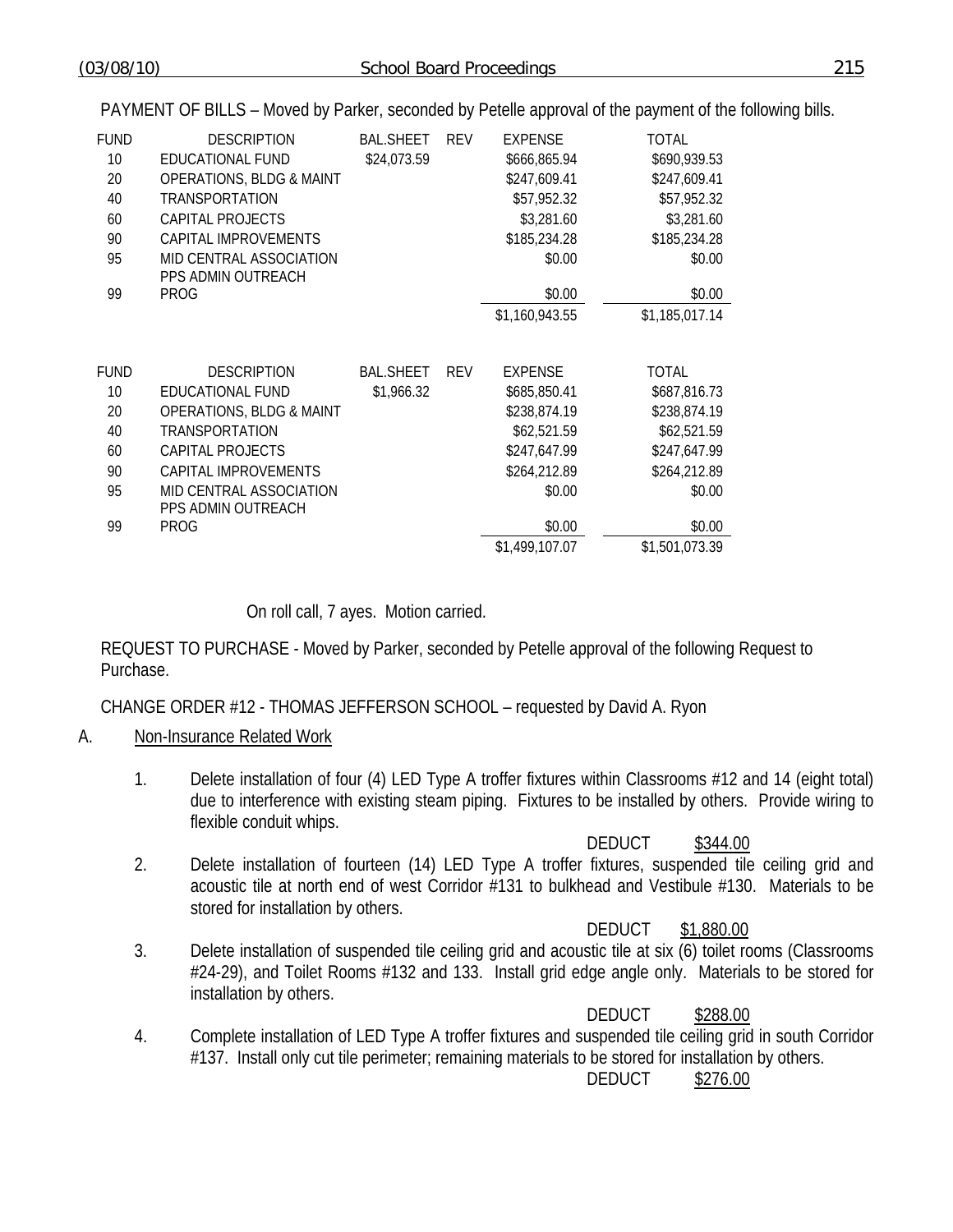| 216      |    | <b>School Board Proceedings</b>                                                                                                                                                                                                                                                                    |                                | (03/08/10)                |
|----------|----|----------------------------------------------------------------------------------------------------------------------------------------------------------------------------------------------------------------------------------------------------------------------------------------------------|--------------------------------|---------------------------|
|          | 5. | Delete installation of LED Type A troffer fixtures and suspended tile ceiling grid and acoustic tile at<br>east Corridor #144 and 105, and Hall #145, 5 @ Classroom 3, and 1 @ Classroom 4. Materials to<br>be stored for installation by others.                                                  |                                |                           |
|          | 6. | Delete installation of twenty-four (24) Type A troffer fixtures, controls, and suspended tile ceiling grid<br>and acoustic tile at Classroom #1. Delete installation of sprinkler head drops. Materials to be stored<br>for installation by others.                                                | <b>DEDUCT</b>                  | 5,027.00                  |
|          | 7. | Delete installation of ten (10) Type A troffer fixtures at Special Education wing, due to interference<br>with existing ductwork. Materials to be stored for installation by others.                                                                                                               | <b>DEDUCT</b><br><b>DEDUCT</b> | \$2,536.00<br>\$430.00    |
| 8.       |    | Demolition of existing wood paneling at Office #106 exposed data wiring not in raceway, and abandoned<br>intercom box concealed behind paneling. Provide wiremold raceway for data lines, install duplex receptacle in<br>existing box, and provide box cover at intercom box.                     |                                |                           |
| 9.       |    | Deduct General Conditions (5%) on above                                                                                                                                                                                                                                                            | ADD<br><b>DEDUCT</b>           | \$580.00<br>\$510.05      |
|          |    | DEDUCT SUBTOTAL ITEM A                                                                                                                                                                                                                                                                             | <b>DEDUCT</b>                  | \$10,711.05               |
| В.       |    | Insurance-Related Work                                                                                                                                                                                                                                                                             |                                |                           |
| #20-29.  |    | Delete painting of exposed mechanical piping, steam radiators, fin-tube convector covers, and existing plastered<br>walls at Classroom #1 (entire room), and exterior walls (floor to ceiling, corner to corner) at Classrooms #2-11 and                                                           |                                |                           |
| 1.       |    | Delete re-painting of existing metal lockers in Corridors #105 and 144.                                                                                                                                                                                                                            | <b>DEDUCT</b><br><b>DEDUCT</b> | \$3,080.00<br>2,320.00    |
|          |    | Delete installation of sprinkler head drops into ceiling tiles currently not being installed (by others).                                                                                                                                                                                          | <b>DEDUCT</b>                  | \$882.00                  |
| 4.       |    | Remove exposed sprinkler piping with sidewall heads in Lobby 100. Provide sprinkler piping to standard<br>coverage sidewall head and extended coverage head in Anew@ GWB of Vestibule (10' from exterior door).                                                                                    | ADD                            | \$562.00                  |
| 5.       |    | Continue installation of carpeting, resilient base, and divider strip at three (3) classrooms #16-18 of south<br>wing. Delete installation of carpet, resilient base, and divider strip at Classroom #1 and #3, Office 106,<br>Library 115, Special Education Hall 512, Classrooms 153, 156 - 164. | <b>DEDUCT</b>                  |                           |
| 6.       |    | Delete installation of replacement marker (white) boards (both overlay and framed), and vinyl-coated<br>tackboards, per Change Order#10, A.3. Materials to be stored for reinstallation by others.                                                                                                 | <b>DEDUCT</b>                  | \$7,800.00<br>\$7,322.00  |
| 7.       |    | Deduct General Conditions (5%) on above<br>DEDUCT SUBTOTAL ITEM B                                                                                                                                                                                                                                  | <b>DEDUCT</b><br><b>DEDUCT</b> | \$1,042.10<br>\$21,884.10 |
| C.<br>1. |    | <b>General Conditions</b><br>Provide additional general conditions for jobsite supervision, project management, and administration/clerical<br>for the extended project schedule                                                                                                                   |                                |                           |
| 2.       |    | Add Overhead (10%) and Profit (10%)                                                                                                                                                                                                                                                                | ADD                            | 29,511.80                 |
|          |    | ADD SUBTOTAL ITEM C                                                                                                                                                                                                                                                                                | ADD<br>ADD                     | \$5,902.36<br>\$35,414.16 |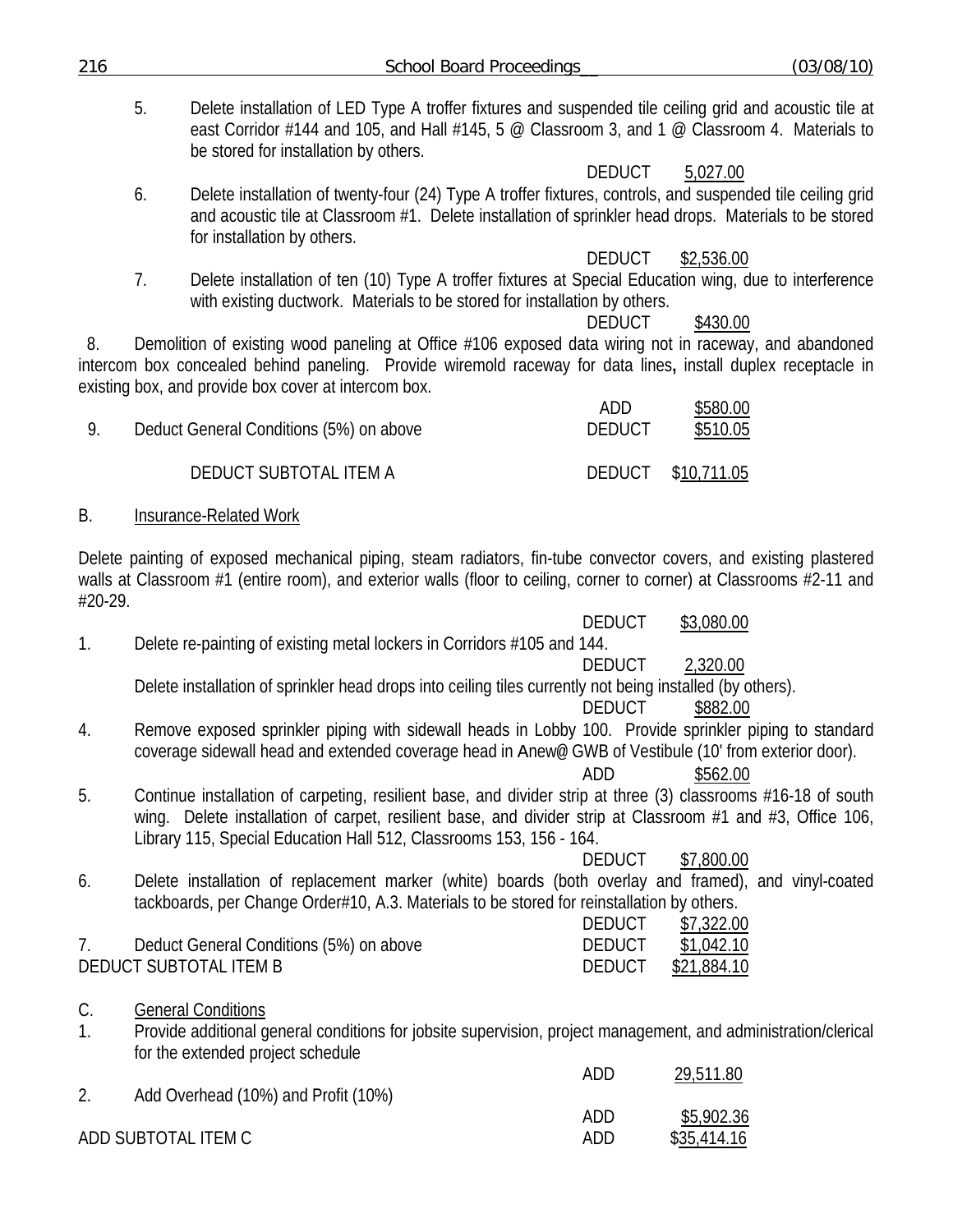# TOTAL ADD THIS CHANGE ORDER \$2,819.01

| The Original Contract sum was                            | \$1,617,952.37 |
|----------------------------------------------------------|----------------|
| The Contract Sum will be increased by                    | \$2.819.01     |
| The New Contract Sum including this Change Order will be | \$1,620,771.38 |

Menold Construction

On roll call, 7 ayes. Motion carried.

CONSIDERATION OF BIDS – Moved by Parker, seconded by Petelle approval of the following bids.

#### Roof Replacement at Franklin (Phase III)

Request for bid was sent to four (4) vendors by Kenyon & Associates. Three vendors returned bids as follows:

|                         | Base Bid  |  |
|-------------------------|-----------|--|
| <b>Kreiling Roofing</b> | 63,421.00 |  |
| Peoria Roofing          | 67,000.00 |  |
| Wyman Roofing           | 69,000.00 |  |

The above bids were opened on Thursday, February 18, 2010, at 1:30 pm by Julie Cramer, Debbie Brown, and Dave Ryon. It is recommended to award the low bid totaling \$63,421.00 to Kreiling Roofing.

This bid will be charged to Buildings & Grounds.

#### Roof Replacement for Robert Jamieson

Request for bid was sent to seven (7) vendors by Kenyon & Associates. Five vendors returned bids as follows: Base Bid

| שוש טשש                      |            |
|------------------------------|------------|
| Kehrer Bros. Construction    | 295.740.00 |
| Kreiling Roofing             | 287,702.00 |
| Peoria Roofing & Restoration | 294,900.00 |
| <b>Top Qualify Roofing</b>   | 286,700.00 |
| Wyman Roofing                | 283,000.00 |
|                              |            |

The above bids were opened on Thursday, February 25, 2010, at 1:30 pm by Julie Cramer, Debbie Brown, and Dave Ryon. It is recommended to award the lowest bid of \$283,000.00 to Wyman Roofing & Sheet Metal.

This bid will be charged to Buildings & Grounds.

On roll call, 7 ayes. Motion carried.

HUMAN RESOURCE REPORT – Moved by Parker, seconded by Petelle approval of the following human resource report as presented by the administration.

| <b>Certified Personnel</b>                              | <b>Effective Date</b> |
|---------------------------------------------------------|-----------------------|
| <b>Appointments</b>                                     |                       |
| Teacher - Part time                                     |                       |
| Baber, Kristen – Northmoor Edison / Fast Forward        | 03/09/10              |
| Tutor - Part time                                       |                       |
| O'Donnell, Susan – Peoria High / Young Author's Reading | 03/09/10              |
| Summer School Site Manager                              |                       |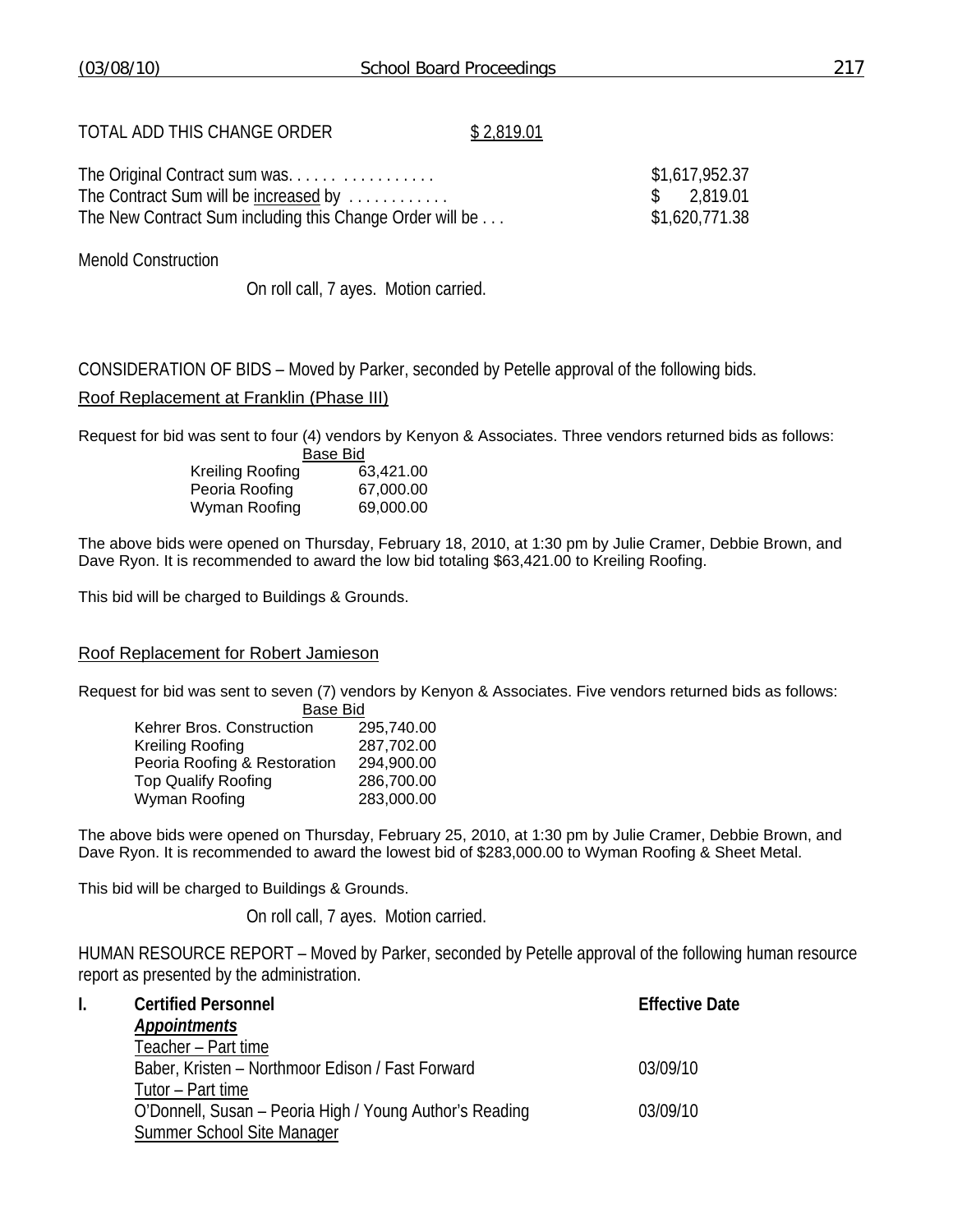|      | Slutz, Danell                                                                                                   | 06/14/10              |
|------|-----------------------------------------------------------------------------------------------------------------|-----------------------|
|      | <b>Return from Leave</b><br>Daczewitz, Marcus - Returning from Educational Leave<br><b>Rescinded Retirement</b> | 08/25/10              |
|      | Teacher – Full Time<br>Morgan, Catherine – Lindbergh / Special Edu (Not Eligible)<br><b>Resignations</b>        | 06/30/14              |
|      | <b>Assistant Principal</b><br>Hubbard, Kristie - Manual (currently on Leave of Absence)<br>Teacher - Full Time  | 03/08/10              |
|      | Sloan, Sean - Manual / Job Dissatisfaction                                                                      | 02/23/10              |
| II.  | <b>Non-Certified Personnel</b><br><b>Appointments</b><br><b>School Mentor Liaison</b>                           |                       |
|      | McAfee, Chris - Harrison / PAS Grant<br>Transportation                                                          | 03/09/10              |
|      | Barriga, Jesus - Monitor                                                                                        | 03/09/10              |
|      | Bell, Kimeka - Monitor                                                                                          | 03/09/10              |
|      | Blake, Christopher - Monitor                                                                                    | 03/09/10              |
|      | Byrd, Susan - Monitor                                                                                           | 03/09/10              |
|      | Thompson, Willette - Driver                                                                                     | 03/09/10              |
|      | Woods, Tamantha - Monitor                                                                                       | 03/09/10              |
|      | <b>Retirements</b>                                                                                              |                       |
|      |                                                                                                                 |                       |
|      | Para-Professional - Full Time                                                                                   |                       |
|      | Eisele, Mary - Blaine / Hearing & Vision                                                                        | 11/19/11              |
|      | Diaz, Maria - Woodruff (Correction-posted as Home Sch Facilitator)                                              | 09/30/10              |
|      | Hardy, Kurt - Richwoods / ROTC Instructor                                                                       | 10/04/10              |
|      | Leave of Absence                                                                                                |                       |
|      | Cafeteria                                                                                                       |                       |
|      | Schaefer, Mindy - Richwoods / Medical                                                                           | 02/11/10              |
|      | Clerical - Full Time                                                                                            |                       |
|      | Thompson, Micca - Jamieson / Maternity                                                                          | 02/18/10              |
|      | Transportation - Part Time                                                                                      |                       |
|      | Harris, Terri - Driver / Maternity                                                                              | $01/28/10 - 05/03/10$ |
|      | <b>Resignations</b>                                                                                             |                       |
|      | Cafeteria                                                                                                       |                       |
|      | Hinton, Jason - Irving / Personal Reasons                                                                       | 03/01/10              |
|      | Transportation                                                                                                  |                       |
|      | Broadway, Erica - Driver / Other Employment                                                                     | 02/18/10              |
|      | Brown, Chantal - Monitor / Other Employment                                                                     | 02/18/10              |
|      | <b>Terminations</b>                                                                                             |                       |
|      | Transportation                                                                                                  |                       |
|      |                                                                                                                 | 02/23/10              |
|      | Brown, Christopher - Unreported Absences                                                                        |                       |
| III. | <b>Certified Substitutes</b>                                                                                    |                       |
|      | <b>Appointments</b>                                                                                             |                       |
|      | <b>Teachers</b>                                                                                                 |                       |
|      | Artozqui, Marc                                                                                                  | 03/09/10              |
|      |                                                                                                                 |                       |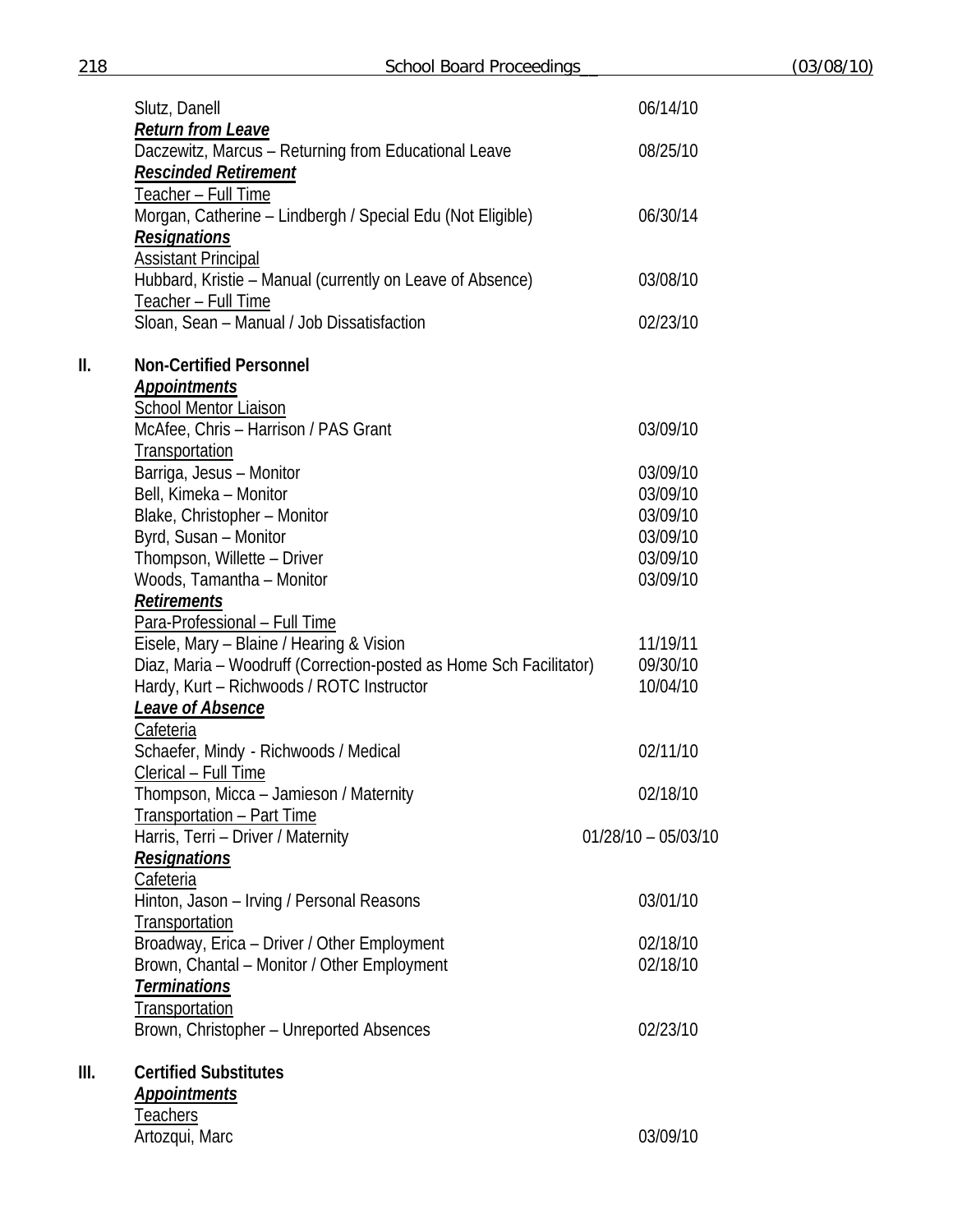|     | Chapman, Kristen                            | 03/09/10 |
|-----|---------------------------------------------|----------|
|     | Cowser, Michelle                            | 03/09/10 |
|     | Hoffman, Kathryn                            | 03/09/10 |
|     | Martin, Jessica                             | 03/09/10 |
|     | Smith, Reese                                | 03/09/10 |
|     | Swanson, Yvonne (From Tutor)                | 02/26/10 |
|     | <b>Resignations</b>                         |          |
|     | Teachers                                    |          |
|     | Reiter, Jennifer - No Longer Available      | 02/23/10 |
|     | Scott, Corey - Other Employment             | 02/23/10 |
|     | Simons, Jay - No Longer Available           | 02/23/10 |
|     | Thomas, Charlotte - No Longer Available     | 02/25/10 |
|     | <b>Terminations</b>                         |          |
|     | Teachers                                    |          |
|     | Ballard, Ron - Job Performance              | 02/23/10 |
|     | Duncan, Tiffanie - Job Abandonment          | 02/19/10 |
|     | Elger, Joyce - Reliability Concerns         | 02/23/10 |
|     | Flanders, Scott - Job Abandonment           | 03/01/10 |
|     | Lighthall, Richard - Job Abandonment        | 03/01/10 |
|     | Riddle, Todd - Job Performance              | 02/23/10 |
|     | Roemer, Lara - Job Abandonment              | 02/19/10 |
|     | Scally, Steven - Job Performance            | 03/04/10 |
|     |                                             |          |
|     |                                             |          |
| IV. | <b>Non-certified Substitutes</b>            |          |
|     | <b>Appointments</b>                         |          |
|     | Clerical                                    |          |
|     | Davis, Lanette                              | 03/09/10 |
|     | <b>Teacher Aides</b>                        |          |
|     | Lawson, Ciara                               | 03/09/10 |
|     | <b>Student Workers</b>                      |          |
|     | Basile, III, Edmond - Job Club @ HISRA      | 03/09/10 |
|     | Wells, Montel - Job Club @ HISRA            | 03/09/10 |
|     | <u> Position Ended / Temporary Position</u> |          |
|     | <b>Job Coaches</b>                          |          |
|     | Evans, Essie                                | 02/24/10 |
|     | Smith, Christi                              | 02/24/10 |
|     | <b>Terminations</b>                         |          |
|     | <b>Behavior Attendants</b>                  |          |
|     | Bond - Eckwood, Sequoia - Job Performance   | 03/04/10 |
|     | Davis, Doris - Job Performance              | 03/04/10 |
|     | Heffner, Shadai - Job Performance           | 03/04/10 |
|     | O'Conner, Darriana - Job Performance        | 03/04/10 |
|     | Thornton, Benjamin - Job Performance        | 03/02/10 |
|     | Cafeteria                                   |          |
|     | Stimage, Latika - Job Performance           | 03/05/10 |

On roll call, 7 ayes. Motion carried.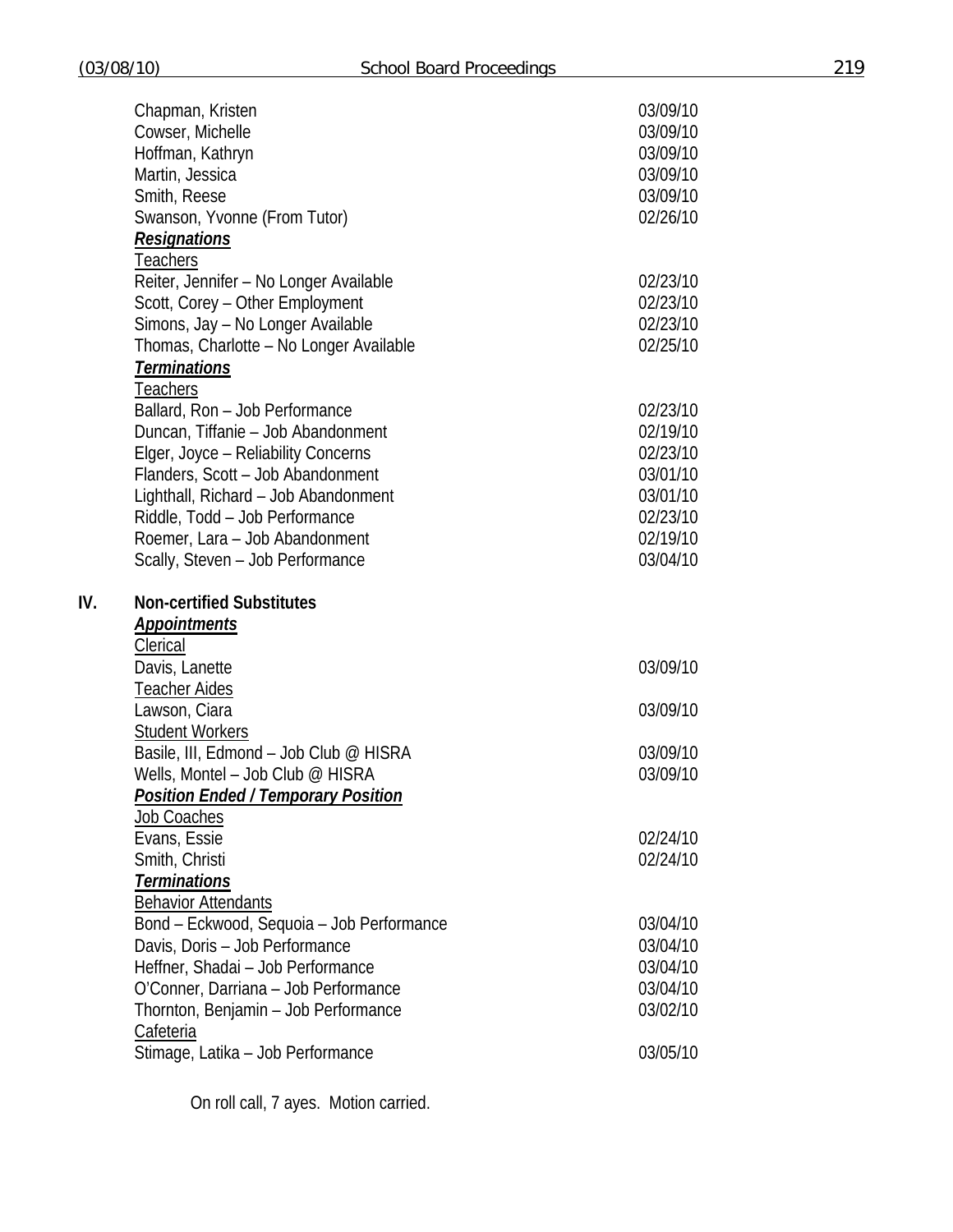TRAVEL REQUESTS **–** Moved by Stowell, seconded by Petelle approval of the travel requests as presented by the administration. (Copy is on file in the board secretary's office.)

Mrs. Ross asked if Title money can be used for things other than Professional Development. Ms. Schau responded that a certain percentage of the Title money we receive needs to be used for P.D. and there is concentrated effort to align PD to the standards. Ms. Ross asked how success will be measured and Dr. Hannah responded that it will translate into core assessments.

On roll call, 7 ayes. Motion carried.

RELEASE OF EXECUTIVE SESSION MINUTES – Moved by Parker, seconded by Petelle that the portion of the minutes of the Executive Sessions held January 1, 2009 through June 30, 2009, where a need for confidentiality no longer exists, shall be available for public inspection.

On roll call, 7 ayes. Motion carried.

TENANT'S TEMPORARY EASEMENT – Moved by Parker, seconded by Petelle that the School District grant a Tenant's consent for a temporary easement to the City of Peoria for the purpose of grading and adjustments for the Northmoor Road Improvement Project. Further that the President of the Board of Education and the Secretary be authorized to execute all necessary documents.

# On roll call, 7 ayes. Motion carried.

CONTRACT WITH PATRICK DOLAN – Moved by Parker, seconded by Petelle that the Board of Education approves a contract with Patrick Dolan to meet with Peoria Board of Education, Union Leadership, central office and building administrators.

Mrs. Ross asked if this is the meeting where we are partnering with Dr. Brookhart. Dr. Durflinger responded yes, that the intent is to expand Dr. Dolan's knowledge to building levels. This is more information than training.

On roll call, 7 ayes. Motion carried.

APPROVAL OF PROGRAM WITH OSF SAINT FRANCIS MEDICAL CENTER – Moved by Parker, seconded by Petelle that the administration be authorized to enter into a program agreement with OSF Saint Francis Medical Center to provide a rotation site for the education of medical residents at Peoria Developmental Center.

> On roll call, 6 ayes. Butler, Parker, Petelle, Ross, Stowell, Wolfmeyer. 1 abstain – Gorenz. Motion carried.

APPROVAL OF TECHNICAL AMENDMENT TO CHARTER SCHOOL AGREEMENT – Moved by Parker, seconded by Petelle that the technical amendment to the Charter School Agreement be approved.

# **TECHNICAL AMENDMENT TO CHARTER SCHOOL AGREEMENT**

 On January 25, 2010, the Board of Education, City of Peoria School District No. 150, Peoria County, Illinois, (the "School District") and Peoria Charter School Initiative, Inc. (the "Charter School"), approved the Charter School Agreement ("Agreement") between the School District and Charter School for the operation of the Math, Science, and Technology Charter School. The Agreement provides that it may be amended by written consent. This amendment is a technical amendment to the Agreement.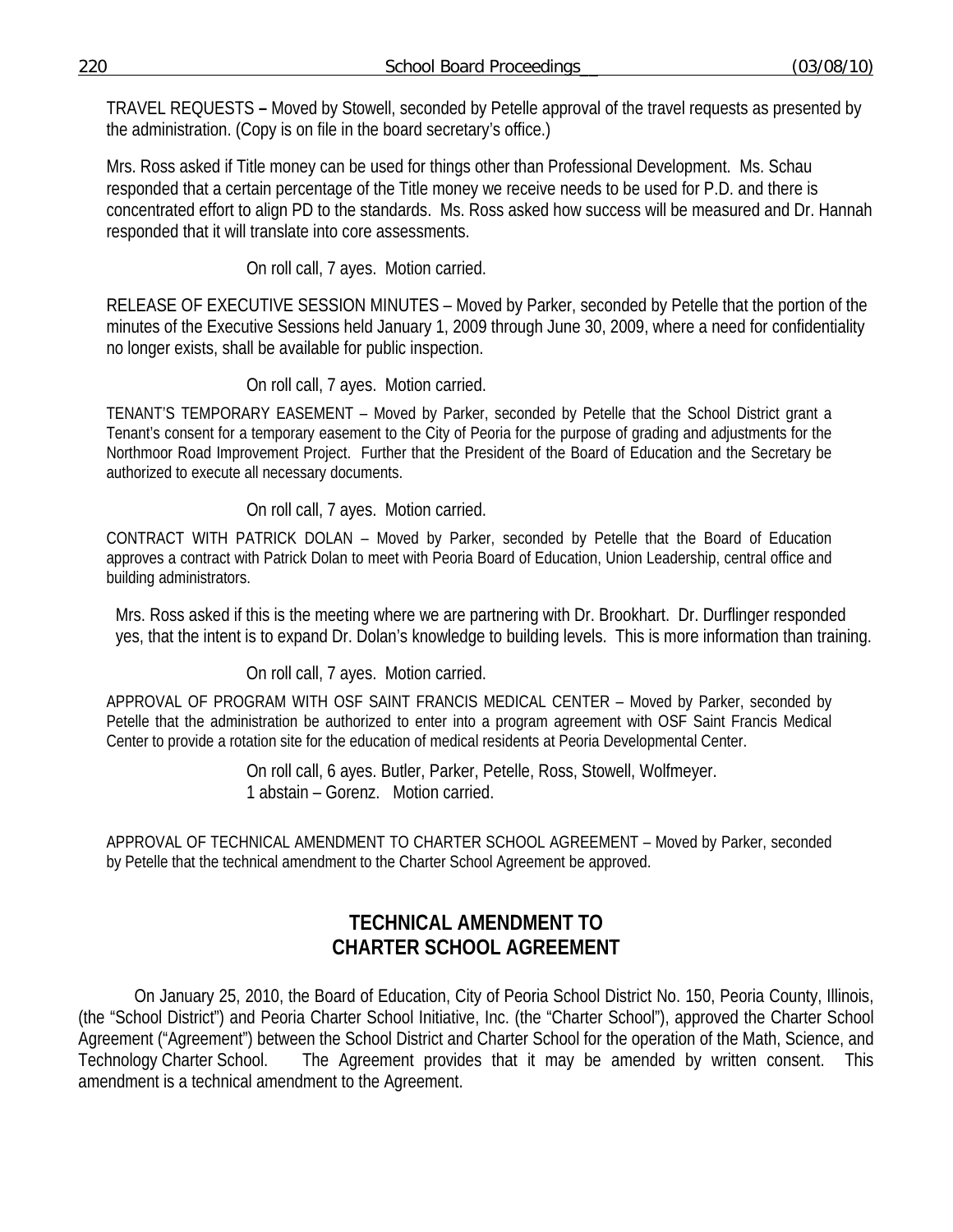**NOW, THEREFORE**, in consideration of the mutual covenants, representations, warranties and agreements contained herein and for other good and lawful consideration, the receipt and sufficiency of which is hereby acknowledged, the parties hereby agree as follows:

- 1. School Year: School days: Hours of Operation. Instruction shall commence in the 2010-2011 school year and subsequent school years on dates established by the Charter School, provided that the beginning date of instruction shall be no earlier than August 15 in each academic year and in no event later than September 15 of each school year. The days and hours of operation of the Charter School shall be as set forth in the Application or as otherwise established by the Charter School.
- 2. Term of Agreement. This Agreement shall commence on July 1, 2010 and shall expire at midnight on June 30, 2015, unless terminated or extended pursuant to the term.
- 3. Financing. For school year 2010 2011, the Charter School shall pay to the School District the sum of money equivalent to 39% of the school district's per capita student tuition multiplied by the number of students residing in the district who are enrolled in the Charter School. Upon receipt of such funds, the School District shall pay to the Charter School the total sum of money equivalent to 39% of the school district's per capita student tuition multiplied by the number of students residing in the district who are enrolled in the Charter School. If 225 students enroll in the Charter School for 2010 - 2011, the anticipated amount to be exchanged is \$805,960. All provisions and obligations of the funding procedure detailed in paragraph 6(d) remain.

IN WITNESS WHEREOF, the parties have made and entered into this amended Agreement as of the effective date hereof.

PEORIA SCHOOL DISTRICT NO. 150, PEORIA COUNTY, ILLINOIS

BOARD OF EDUCATION, CITY OF PEORIA CHARTER SCHOOL INITIATIVE, Inc.

| Attest:     | Attest:                                                                                                       |  |
|-------------|---------------------------------------------------------------------------------------------------------------|--|
|             |                                                                                                               |  |
| Name: Name: |                                                                                                               |  |
|             | Title: 2008 - 2008 - 2014 - 2014 - 2014 - 2014 - 2014 - 2014 - 2014 - 2014 - 2014 - 2014 - 2014 - 2014 - 2014 |  |

On roll call, 7 ayes. Motion carried.

# **DELIBERATION AGENDA** - .

Review of Suspensions - Moved by Stowell seconded by Parker that the Review of Suspensions on the report dated March 8, 2010 be approved as amended.

On roll call, 7 ayes. Motion carried.

Revocation of Board Probation – Moved by Stowell, seconded by Parker that the Expulsions listed on the Revocation of Board Probation Report dated March 8, 2010 be approved as presented.

> On roll call, 6 ayes. Butler, Gorenz, Parker, Petelle, Stowell, Wolfmeyer, Gorenz 1 nay. Ross. Motion carried.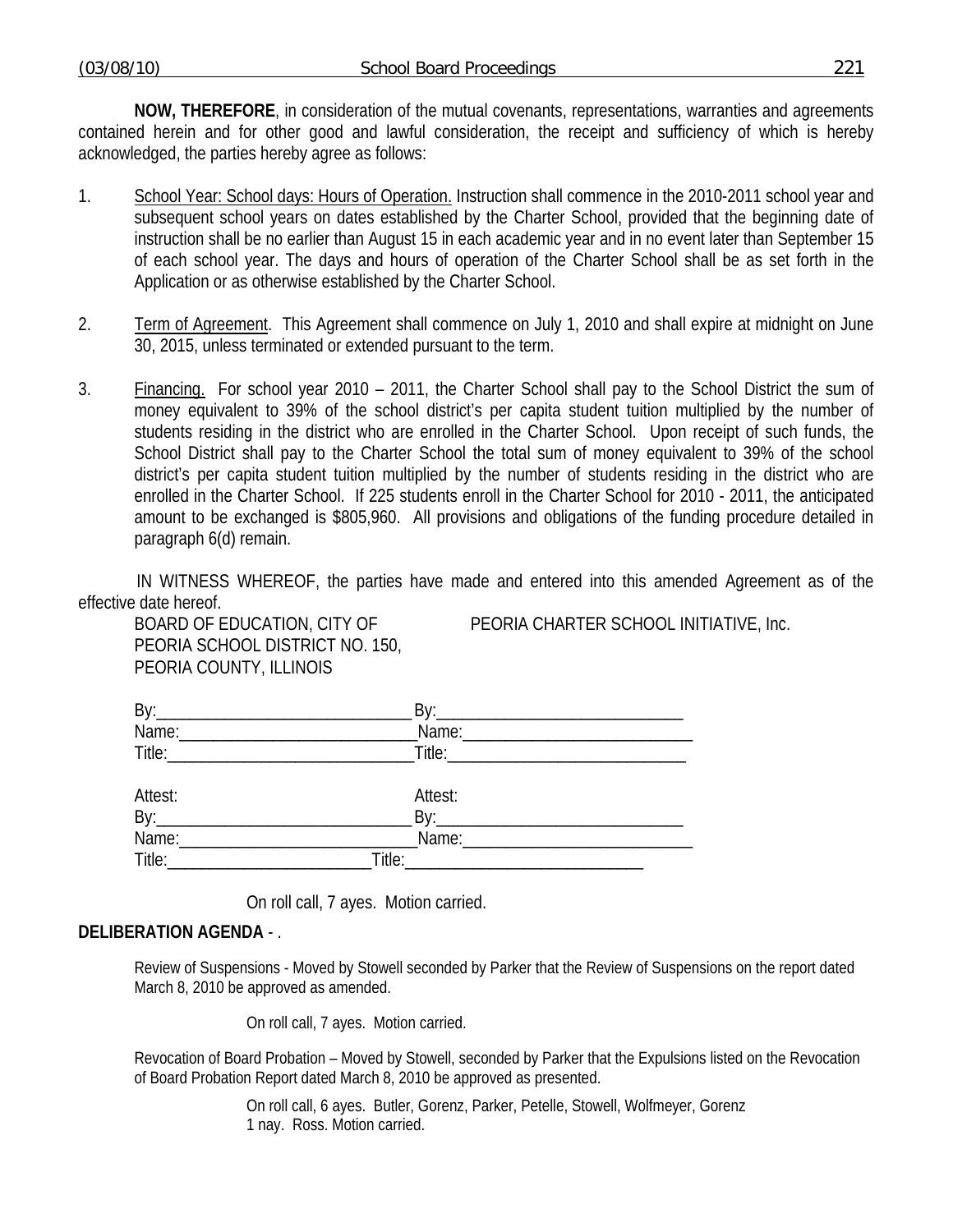Expulsions – Moved by Stowell, seconded by Parker that the Expulsions listed on the report dated March 8, 2010 be approved as amended.

> On roll call, 6 ayes. Butler, Gorenz Parker, Petelle, Stowell, Wolfmeyer, 1 nay. Ross. Motion carried.

**CHANGE TO BOARD POLICY 2:230** - That this be the first reading for changes to Board Policy 2:230 Board of Education Public Participation at Board of Education Meetings and Petitions to the Board.

Ms. Patelle is opposed to any restrictions and wants a formal process for people to submit written comments.

Ms. Parker is fine with one time to speak for five minutes and feels people should sigh up to speak. She does, however, feel that asking the topic is too restrictive.

Mrs. Butler responded that if a person hears or thinks of something else, it can always be added to their request.

Mr. Stowell is OK with five minutes, 1 time which is similar to other districts. He would like to consider taping the meeting and airing it on a delayed basis, and air the business meeting only. Some people only want to criticize.

Mrs. Ross wants to dove-tail on Mr. Stowell's comments. She is tired of people ridiculing and criticizing our students from the podium. She also thinks it can be aired at a different time.

Ms. Petelle responded that if the criticism is warranted, delay in airing it will make it not effective.

Mrs. Wolfmeyer stated that televising is not part of Board Policy and can be discussed at a later time.

On roll call, 6 ayes.

1 nay, Petelle. Motion carried.

**ADOPTION OF 2010-2011 SCHOOL CALENDAR** – Moved by Ross, seconded by Parker that the Board of Education adopts the 2010-2011 School Calendar.

Dr. Durflinger reported that the calendar is different this year with school starting a week later than usual because of the work being done at Peoria High and other buildings. The intent is to move it back, or even a week earlier, next year. This calendar has finals scheduled for after Christmas with no Primary Early Release days.

# **Peoria Public School District 150**

2010-2011 School Calendar

| $-0.0$       |                          |           |                                                      |
|--------------|--------------------------|-----------|------------------------------------------------------|
| August 30    | $\blacksquare$           | Monday    | In-School Building Faculty Institute 8:00 - 1:00     |
| August 31    | $\overline{\phantom{a}}$ | Tuesday   | 2 1/2 Hour Day - Primary/Middle Schools              |
|              |                          |           | Fee Day - High Schools                               |
| September 1  | $\sim$ $\sim$            | Wednesday | Half Day all Students - Teacher In-Service           |
| September 2  | $\overline{\phantom{a}}$ | Thursday  | Full Day - All Students                              |
| September 6  | $\mathbb{L}$             | Monday    | <b>LABOR DAY</b><br><b>HOLIDAY</b>                   |
| September 24 | $\sim$                   | Friday    | Professional Learning SIP - 1/2 Day for all Students |
| October 11   | $\overline{\phantom{a}}$ | Monday    | <b>COLUMBUS DAY HOLIDAY</b>                          |
| October 29   | $\overline{\phantom{a}}$ | Friday    | Professional Learning SIP - 1/2 Day for all Students |
| November 5   | $\overline{\phantom{a}}$ | Friday    | Parent Conferences - No School for Students          |
| November 11  | $\overline{\phantom{a}}$ | Thursday  | <b>VETERAN'S DAY HOLIDAY</b>                         |
| November 24  | $\sim$                   | Wednesday | THANKSGIVING RECESS - NO SCHOOL                      |
| November 25  | $\blacksquare$           | Thursday  | <b>THANKSGIVING RECESS - HOLIDAY</b>                 |
|              |                          |           |                                                      |

**2010**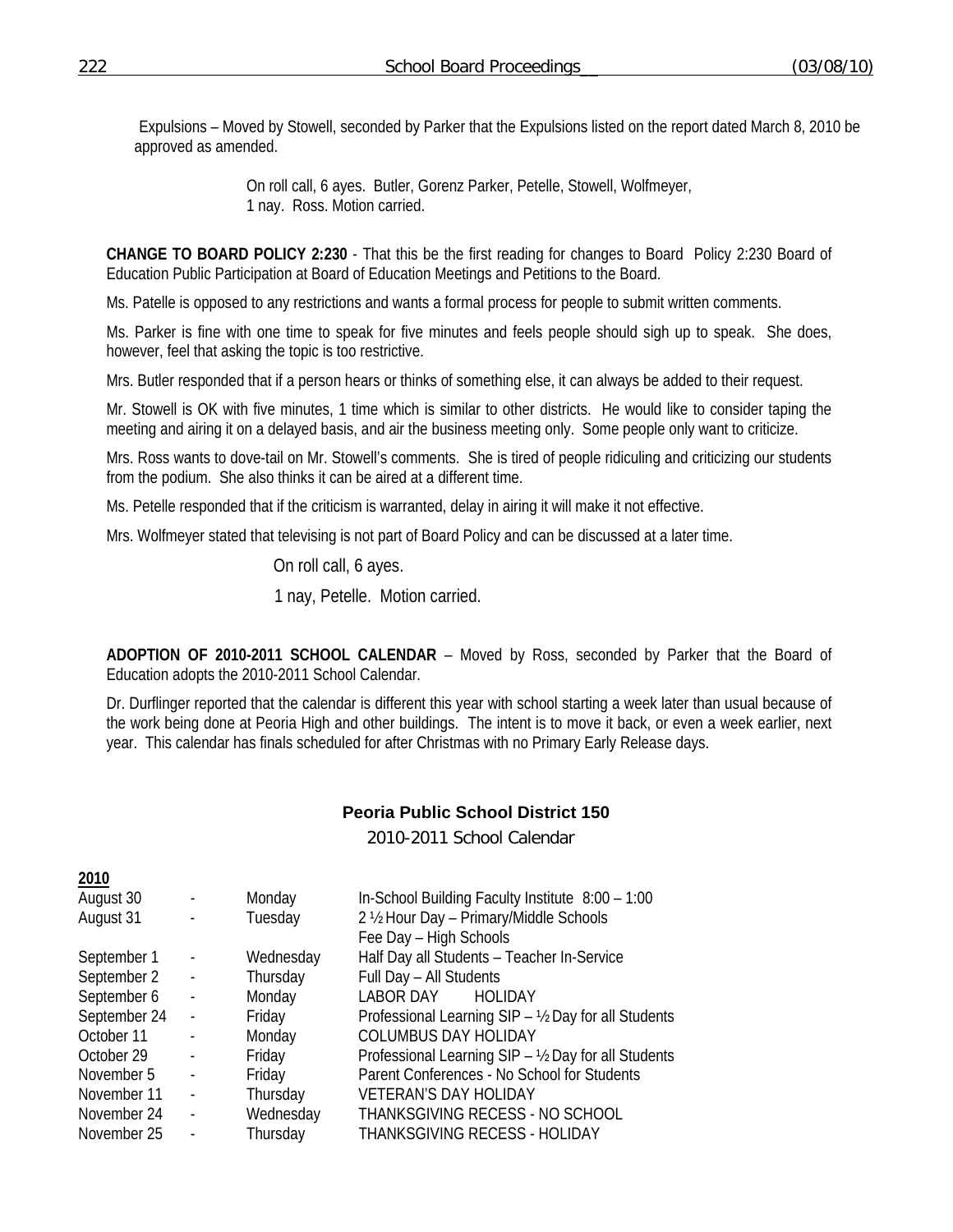| (03/08/10)                                                  |                          |                     | <b>School Board Proceedings</b>                                                                                                | 223 |
|-------------------------------------------------------------|--------------------------|---------------------|--------------------------------------------------------------------------------------------------------------------------------|-----|
| November 26<br>December 22 -<br>December 23-January 3, 2011 |                          | Friday<br>Wednesday | <b>THANKSGIVING RECESS - HOLIDAY</b><br>Last Day Before Winter Vacation (1 hr. early dismissal)<br>WINTER VACATION - NO SCHOOL |     |
| 2011                                                        |                          |                     |                                                                                                                                |     |
| January 4                                                   | $\overline{\phantom{a}}$ | Tuesday             | <b>School Resumes</b>                                                                                                          |     |
| January 13                                                  | $\pm$                    | Thursday            | End 1 <sup>st</sup> Semester                                                                                                   |     |
| January 14                                                  | $\overline{\phantom{a}}$ | Friday              | Faculty Institute $8:00 - 1:00$ Institute                                                                                      |     |
| January 17                                                  | $\omega_{\rm c}$         | Monday              | MARTIN LUTHER KING'S BIRTHDAY - HOLIDAY                                                                                        |     |
| January 28                                                  | $\omega_{\rm c}$         | Friday              | Professional Learning SIP - 1/2 Day for all Students                                                                           |     |
| February 21                                                 | $\overline{\phantom{a}}$ | Monday              | PRESIDENTS DAY - HOLIDAY                                                                                                       |     |
| March 18                                                    | $\frac{1}{2}$            | Friday              | Faculty Institute Day (with Peoria County) 8-1- Institute                                                                      |     |
| March 25                                                    | $\overline{\phantom{a}}$ | Friday              | Parent Conferences - No School for Students                                                                                    |     |
| April 4 - April 8, 2011                                     |                          |                     | SPRING BREAK - NO SCHOOL                                                                                                       |     |
| April 11 -                                                  |                          | Monday              | <b>School Resumes</b>                                                                                                          |     |
| April 22 -                                                  |                          | Friday              | <b>GOOD FRIDAY - HOLIDAY</b>                                                                                                   |     |
| May 6                                                       | $\blacksquare$           | Friday              | Professional Learning SIP - 1/2 Day for all Students                                                                           |     |
| May 30                                                      | $\blacksquare$           | Monday              | MEMORIAL DAY OBSERVANCE - HOLIDAY                                                                                              |     |
| June 7                                                      | $\overline{\phantom{a}}$ | Tuesday             | Last Day of School for Students                                                                                                |     |
|                                                             |                          |                     | (If Emergency Days Are Not Used)                                                                                               |     |
| June 8                                                      |                          | Wednesday           | Last Day for Teachers 8:00 - 1:00 Institute                                                                                    |     |
|                                                             |                          |                     | (If Emergency Days Are Not Used)                                                                                               |     |

If emergency days are not used, June 9, 10, 13, 14, 15, 16, 17, 20, 21 and 22 shall, by Board Resolution, be used as special Holidays for students; and June 8 will be a Teachers' Institute.

### **SUMMARY**

Mrs. Parker asked if teachers were on the committee. Mr. Bryan Chumbley reported that there were a number of teachers from all grade levels on the committee. This calendar has semesters balanced better.

Ms. Petelle commented that she always preferred being able to study over break for January finals.

Mrs. Ross asked if finals are before break and was told no. She asked why the calendar is not starting after Labor Day. Mr. Chumbley responded that the committee actually wanted to start a week earlier, but that was not an option because of construction. Mrs. Ross stated that district wide registration was initiated last year and hopes it continues this year.

Dr. Gorenz stated he doesn't think starting later is so bad as our attendance before Labor Day is not very good.

On roll call, 7 ayes. Motion carried.

**APPROVAL OF RESTRUCTURING PLAN FOR HARRISON PRIMARY SCHOOL** – Moved by Stowell, seconded by Petelle that the Board of Education approves the Harrison Restructuring Plan.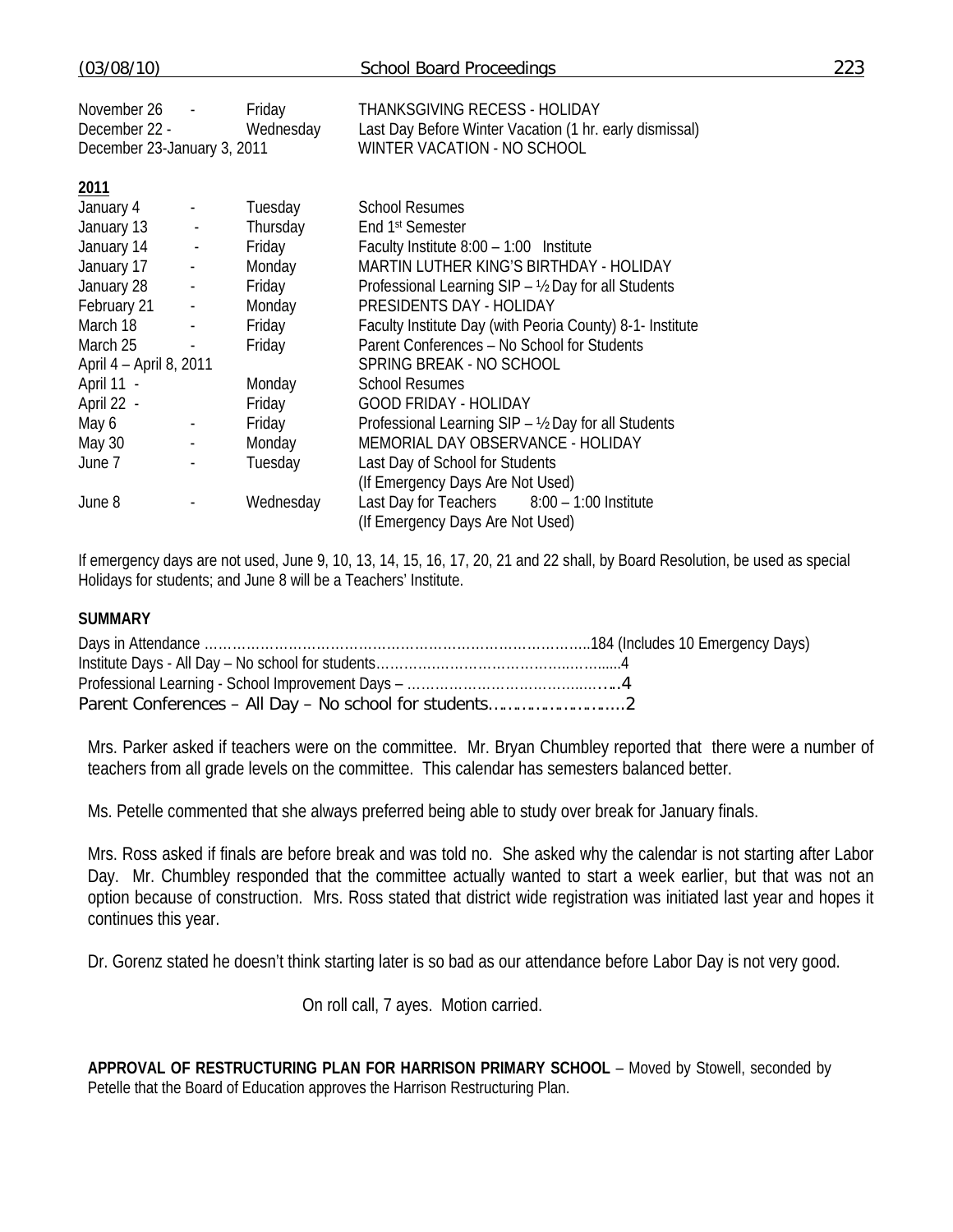Dr. Durflinger presented Harrison's Restructuring Plan. He explained that on the third page there are 4 options. District Administration has recommended Option #4. "Implementing any other major restructuring of the school's governance that makes fundamental reform to: i. governance and management, and/or ii. financing and material resources, and/or iii. staffing. Option #2 is what Manual has done and would be possible, but any teachers removed would need to be placed somewhere. Dr. Durflinger stated that Dr. Lathan also prefers Option #4. The state will let us know if they don't agree.

Dr. Gorenz feels it is useful to point out that even though Harrison has to be in Restructuring, significant progress was made last year. Dr. Hannah agreed and stated that Math test scores met expectations.

On roll call, 7 ayes. Motion carried.

**CANVASS OF ELECTION RETURNS** – Moved by Parker, seconded by Petelle that the Board of Education approve the Canvass of Votes for one member to the Board of Education from District Three, as presented by the Election Commissions for the election held on February 2, 2010.

Mr. Chris Crawford was elected from District Three.

On roll call, 7 ayes. Motion carried.

**RESOLUTION REGARDING THE BOND SALE** – Moved by Stowell, seconded by Petelle that the Board of Education approves the Resolution for a Bond Keeping Policy for Board of Education of the City of Peoria, School District Number 150, Peoria County, Illinois.

On roll call, 7 ayes. Motion carried.

**APPROVAL OF ELIMINATIONS OF ORGANIZATIONAL POSITIONS** – Moved by Butler, seconded by Stowell that the following Administrative positions are hereby abolished: Associate Superintendent, Academic Officer, Director of Marketing and Public Relations, Director of Six Sigma, Director of Research, Evaluation and Data Assessment, Director of Strategic Planning, Director of Special Services, Director of Capital Projects, Director of Student Affairs, Director of Teaching and Learning, Director of Buildings and Grounds, Director of Employee Services, Director of Transportation, Director of Enterprise Services, Director of Title 1, Director of Technology/Library Services, Director of Food Services, Assistant Director of Medicaid Chief of Security, Fine Arts Manager, Adopt-a-School Manager, Business Manager, Driver's Education Manager, Grants Manager, All Special Services Coordinators, Math Coordinator, Reading Coordinator, Student, Family and Community Coordinator, Early Childhood Community Coordinator, Early Childhood Coordinator, Speech Supervisor. The abolition of these positions shall occur on the sooner of June 30, 2010 or the adoption by this Board of Education of a new Administrative Organizational Chart.

Ms. Schau stated that it should be noted that the Director of Buildings & Grounds and Transportation are currently posted. Those vacancies are the result of retirements and need to be filled because there are significant issues with opening the new buildings next year. She will be accepting applications, but will work with Dr. Lathan in filling the positions.

On roll call, 7 ayes. Motion carried.

**APPROVAL OF CERTIFIED EMPLOYEE DISCIPLINE FOR STAFF MEMBER IDENTIFIED AS NUMBER 030810-02**  – Moved by Stowell, seconded by Parker that employee 030810-02 be suspended for five calendar days without pay.

On roll call, 7 ayes. Motion carried.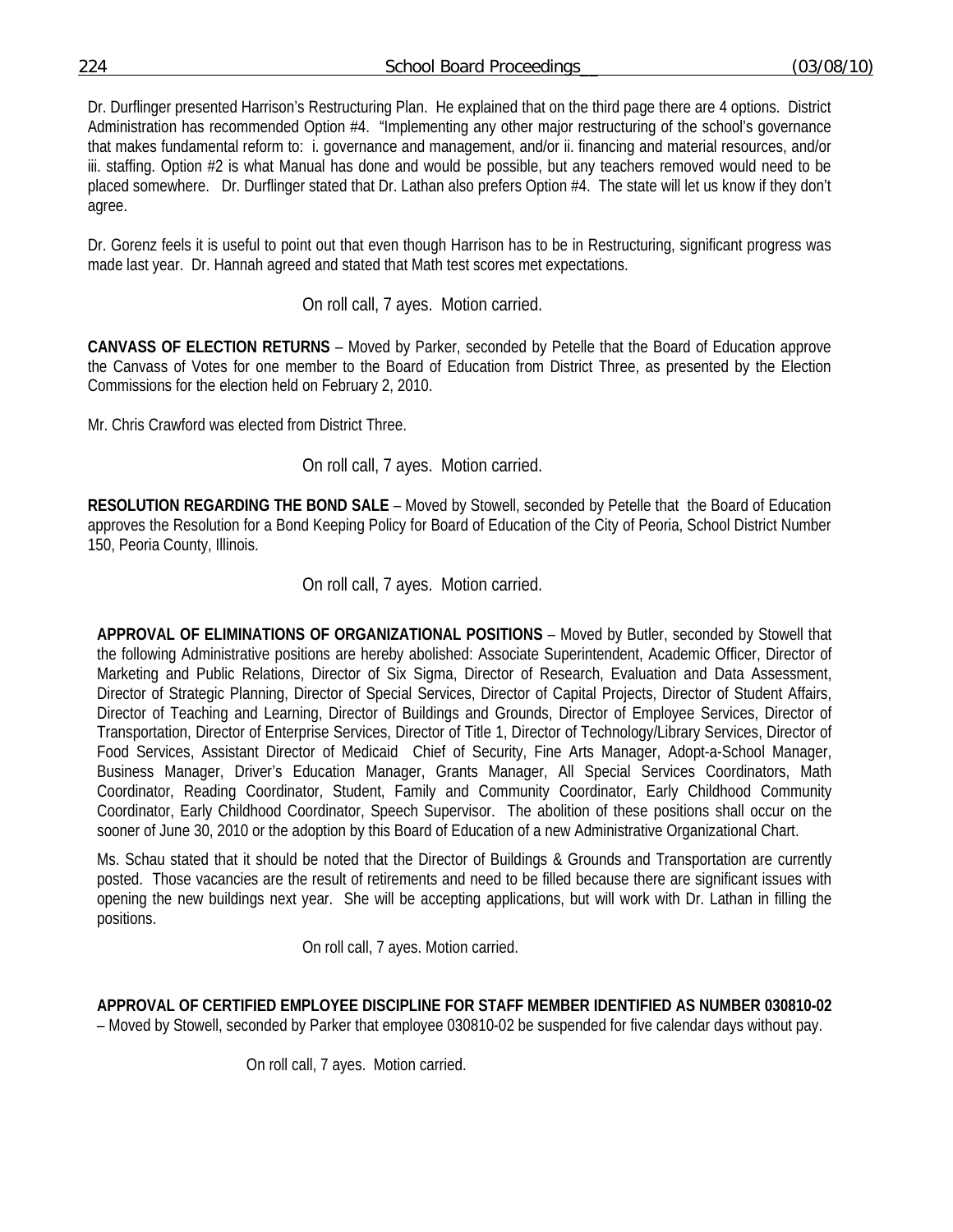#### **APPROVAL OF RESOLUTION AUTHORIZING THE DISTRICT TO ISSUE A NOTICE TO REMEDY TO CERTIFIED STAFF MEMBER IDENIFIED AS NUMBER 030810-03** – Moved by Gorenz, seconded by Stowell that the resolution regarding employee 030810-03 be approved.

### RESOLUTION REGARDING CERTIFIED STAFF MEMBER NO. 030810-03 AUTHORIZING NOTICE TO REMEDY

WHEREAS, this Board of Education has received reports from the administration regarding the conduct of Certified Staff Member identified as No. 030810-03, a teacher of this School District:

WHEREAS, this Board finds and determines that such reports state causes, charges, reasons, and defects in the conduct of the individual identified as No. 030810-03, which, if not removed, are causes, charges, and reasons warranting discharge and dismissal of Certified Staff Member No. 030810-03 as a teacher in the School District: and

WHEREAS, this Board finds and determines that the conduct of the individual identified as No. 030810-03 to date in this District has been unsatisfactory:

NOW, THEREFORE, be it resolved by the Board of Education of Peoria Public School District No. 150, Peoria County, Illinois, as follows:

SECTION 1: That the President and Assistant Secretary of this Board of Education are hereby authorized and directed to sign and serve, or cause to be served, on behalf of this Board of Education, on the individual identified as No. 030810-03 a Notice to Remedy, substantially in the form of Exhibit 1, attached to and made a part of this Resolution, which enumerates causes, charges, reasons, and defects that this Board determines, if not remedied, may result in discharge and dismissal of the individual identified as No. 030810-03 as a teacher in the School District.

SECTION 2: This Resolution shall be in full force and effect upon its adoption.

ADOPTED this 8th day of March, 2010, by the following roll call vote:

Ayes: Nays: Absent:

President, Board of Education Peoria Public School District No. 150

\_\_\_\_\_\_\_\_\_\_\_\_\_\_\_\_\_\_\_\_\_\_\_\_\_\_\_\_\_\_\_

\_\_\_\_\_\_\_\_\_\_\_\_\_\_\_\_\_\_\_\_\_\_\_\_\_\_\_\_\_\_\_ Assistant Secretary, Board of Education Peoria Public School District No. 150

On roll call, 7 ayes. Motion carried.

# **APPROVAL OF DISCIPLINE FOR NON CERTIFIED EMPLOYEE – pulled**

**APPROVAL OF RESOLUTION AUTHORIZING THE DISTRICT TO ISSUE A NOTICE TO REMEDY TO CERTIFIED STAFF MEMBER IDENTIFIED AS NUMBER 030810-01 –** Moved by Butler, seconded by Petelle that the resolution regarding employee 030810-01 be approved.

> RESOLUTION REGARDING CERTIFIED STAFF MEMBER NO. 030810-01 AUTHORIZING NOTICE TO REMEDY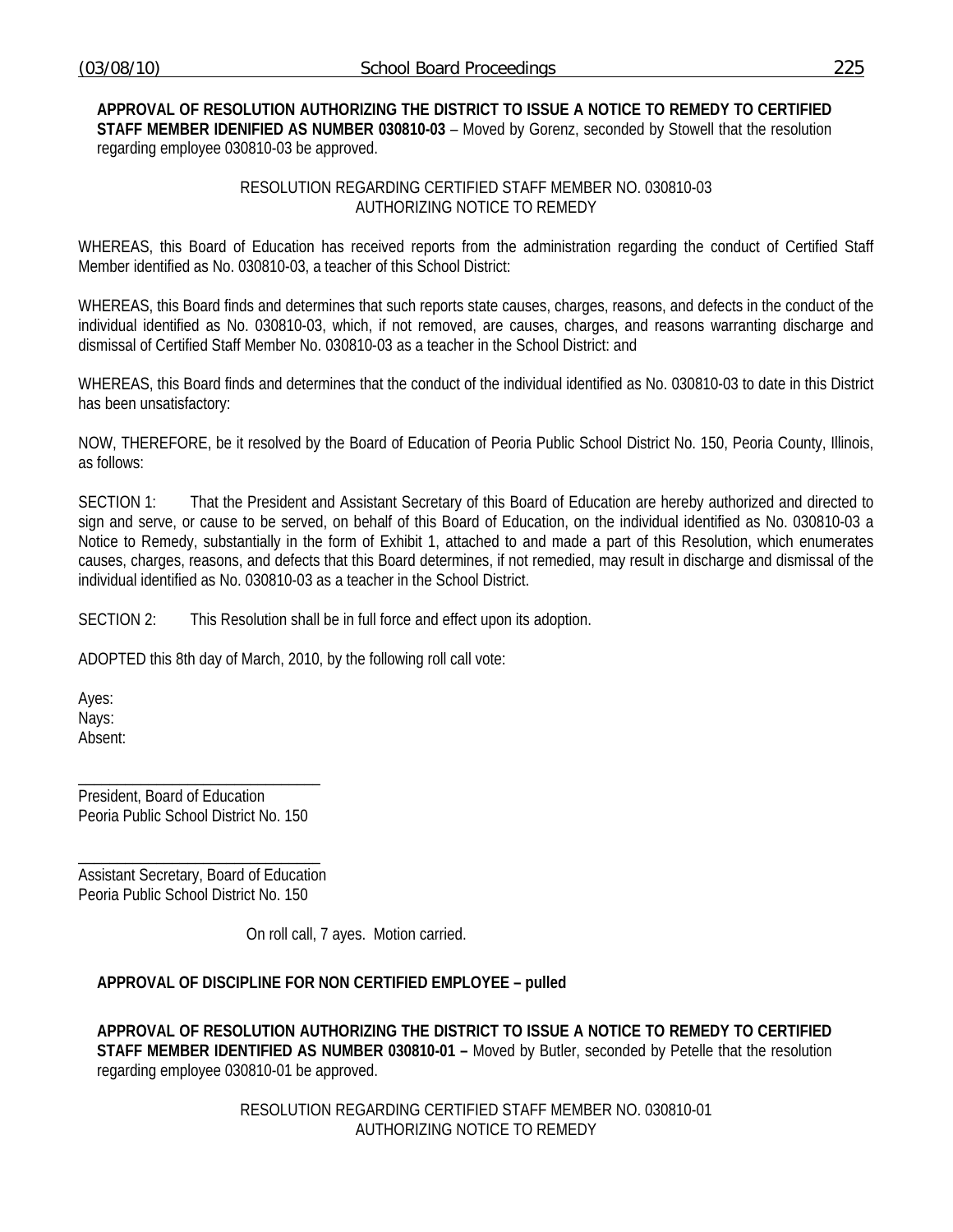WHEREAS, this Board of Education has received reports from the administration regarding the conduct of Certified Staff Member identified as No. 030810-01, a teacher of this School District:

WHEREAS, this Board finds and determines that such reports state causes, charges, reasons, and defects in the conduct of the individual identified as No. 030810-01, which, if not removed, are causes, charges, and reasons warranting discharge and dismissal of Certified Staff Member No. 030810-01 as a teacher in the School District: and

WHEREAS, this Board finds and determines that the conduct of the individual identified as No. 030810-01 to date in this District has been unsatisfactory:

NOW, THEREFORE, be it resolved by the Board of Education of Peoria Public School District No. 150, Peoria County, Illinois, as follows:

SECTION 1: That the President and Secretary of this Board of Education are hereby authorized and directed to sign and serve, or cause to be served, on behalf of this Board of Education, on the individual identified as No. 030810-01 a Notice to Remedy, substantially in the form of Exhibit 1, attached to and made a part of this Resolution, which enumerates causes, charges, reasons, and defects that this Board determines, if not remedied, may result in discharge and dismissal of the individual identified as No. 030810-01 as a teacher in the School District.

SECTION 2: This Resolution shall be in full force and effect upon its adoption.

ADOPTED this 8th day of March, 2010, by the following roll call vote:

Ayes: Nays: Absent:

President, Board of Education Peoria Public School District No. 150

\_\_\_\_\_\_\_\_\_\_\_\_\_\_\_\_\_\_\_\_\_\_\_\_\_\_\_\_\_\_\_

\_\_\_\_\_\_\_\_\_\_\_\_\_\_\_\_\_\_\_\_\_\_\_\_\_\_\_\_\_\_\_ Assistant Secretary, Board of Education Peoria Public School District No. 150

On roll call, 7 ayes. Motion carried.

**PRESENTATION AND SUGGESTIONS BY BOARD MEMBERS** - Dr. Gorenz stated that or financial status will be ongoing and the Board's priorities need to be how to balance that and have the least impact on student achievement. The district needs to be more cost effective. He asked the administration develop a proposal and job description for in-house legal council. He is very appreciative of the Kavanagh firm's years of service, but he feels the need to explore cost savings. Ms. Schau will prepare.

Mrs. Ross stated she has talked about looking at other services such as our auditing services. She asked what the date is to put out for bid. Ms. Schau responded that she suggests waiting one more year. Our internal auditor was hired last year and she believes there could be more things assigned to him this year that would help defray costs. She has the RFP prepared but any firm responding will ask what we are paying now, and she thinks it would be better to wait another year. Mrs. Helen Barrick is putting together a list of additional duties for Mr. McKenzie that would help reduce audit costs.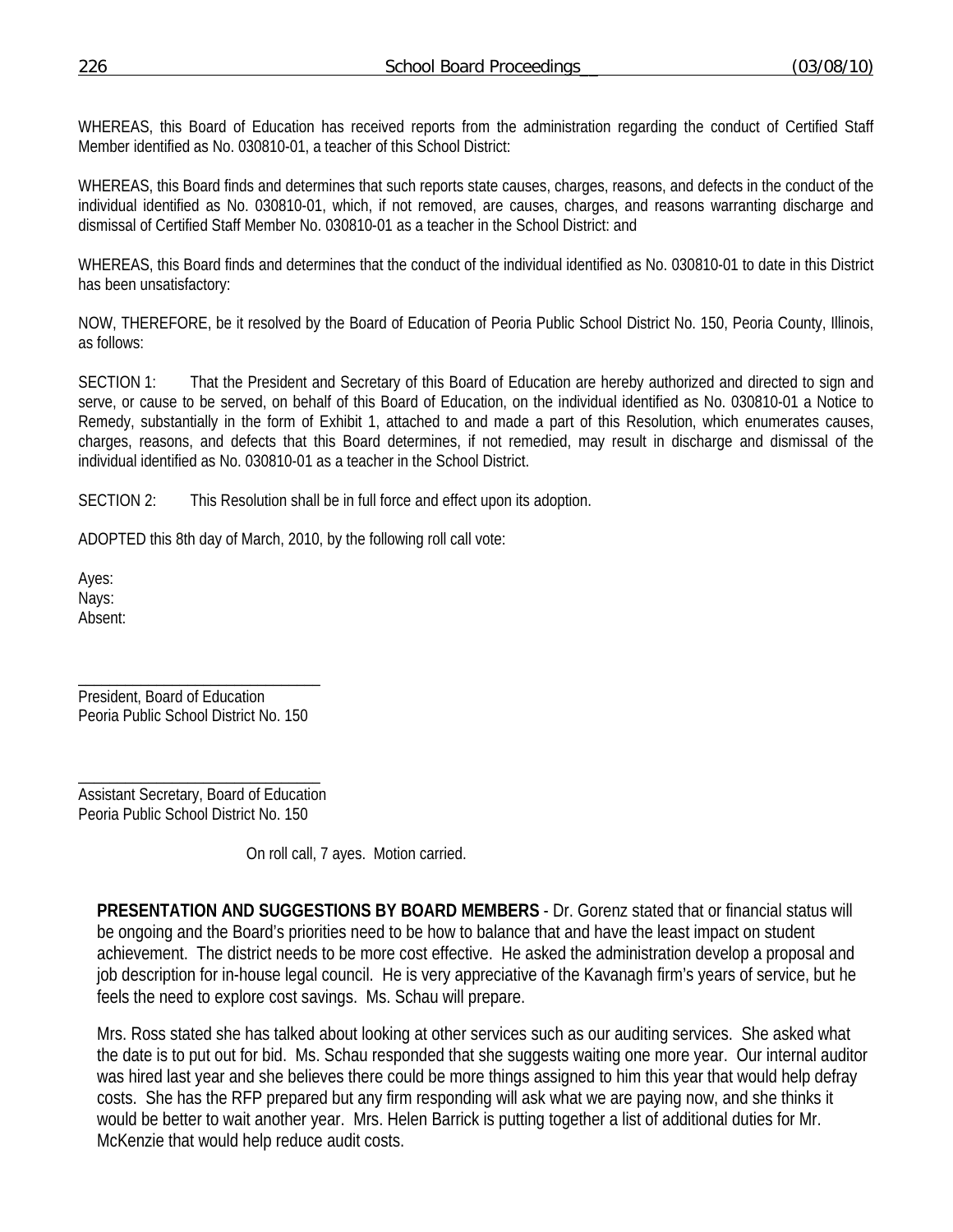ADJOURNMENT – Mrs. Wolfmeyer adjourned the regular meeting at 9:50 p.m.

Debbie Sullivan, Board Secretary

ATTEST:

 Debbie L. Wolfmeyer Board President